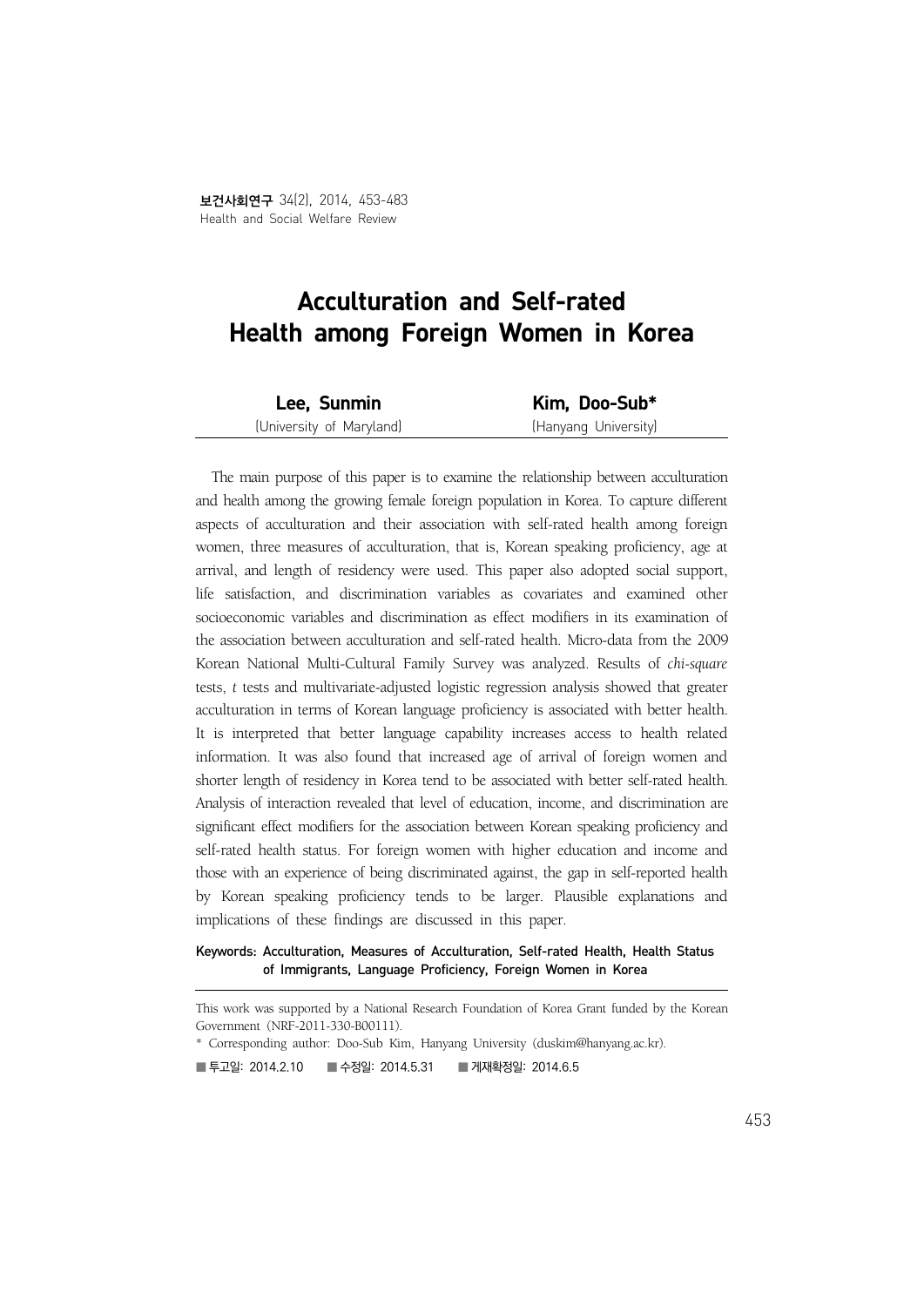보건사회연구 34(2), 2014, 453-483 Health and Social Welfare Review

# **Ⅰ. Introduction**

Since the first influx of foreigners to Korea in the late 1980s, the number of foreigners residing in South Korea has exceeded 1.5 million for the first time with about three out of every 100 individuals in the Korean population being of foreign origin. Korea reached the mark of having just over one million foreign residents in 2007, but the number increased by more than half a million people in 2013 (Kim, 2013b: Kim, 2014; MOJ, 2013; Kim and Ryu, 2013). In terms of composition of the nationality, more than half of the foreign population is Chinese (54.6 %) followed by Vietnamese (9.9 %), Americans (6.0 %), Filipinos (3.4%), Indonesian (2.7%), Thai (2.3%), Japanese (2.0%), Mongolian (1.9%), and other (17.3%) (MOSPA, 2013). When examining purpose of immigration, migrant workers are the largest group, followed by immigrants married to Korean spouses (85.7% of foreign spouses being women), and finally foreign students who came to Korea to study (MOSPA, 2013). According to the marriage registration data, 338,256 Korean men have registered marriages with foreign women during the period 1990-2012. The number of marriages of Korean men with foreign women rose from 619 in 1990 to 12,647 in 1996 and further jumped to 30,719 in 2005. Among the 327,073 marriages registered in 2012, marriages between Korean men and foreign women constituted 6.3%, while marriages between Korean women and foreign men accounted for 2.4% (Statistics Korea, 2013; Kim, 2013a).

When immigrants arrive in a host country, they often undergo an experience of acculturation as they become exposed to their host country's culture (Okafor et al., 2013). Acculturation has broadly been defined as "culture change" and was more explicitly defined by Redfield et al. (1936) as "those phenomena which result when groups of individuals having different cultures come in to continuous first-hand contact, with subsequent changes in the original cultural patterns of either or both groups." There have been mixed opinions in the literature regarding the relationship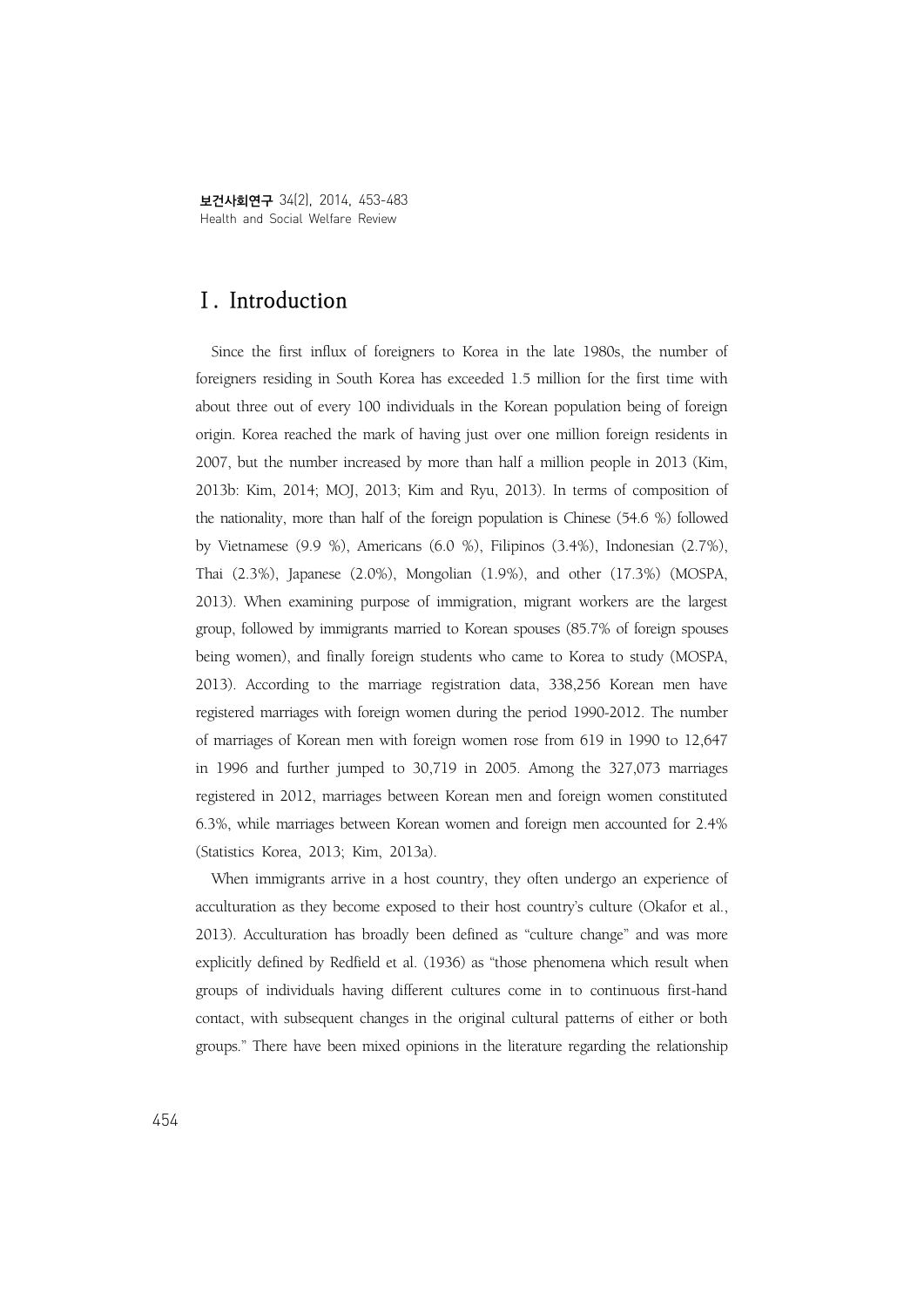between acculturation and health outcomes among immigrants. Particularly, more acculturated individuals were typically more likely to have better health outcomes and health related behaviors (e.g., less receipt of preventive services) due to positive influence from being more acculturated (Solis et al., 1990; Shen and Takeuchi, 2001; Lee et al., 2000; Lee et al., 2013b; Abraido-Lanza et al., 2005; Brown et al., 2006).

In the previous literature, self-rated health, has been identified as being an independent predictor of mortality in previous studies (Idler and Benyamini, 1997). With respect to acculturation and self-rated health, higher American cultural scores have been found to be associated with better self-reported health among Korean American men (Lee et al., 2000; Lee et al., 2013a; Lee et al., 2013c).

Another study examining acculturation and health status among Chinese, Korean, and Vietnamese Americans in the Washington D.C. Metropolitan Area found that acculturated individuals were significantly more likely to report good health than those who were less acculturated (Lee et al., 2013a). This association was found across multiple acculturation measures, including the Suinn-Lew Asian Self-Identity Acculturation (SL-ASIA) scale, clusters based on responses to the SL-ASIA scale, language preference, length of stay, age at arrival in the United Sates and self-identity (Lee et al., 2013a). For the acculturation clusters, the participants were categorized into three groups: American, Bicultural, and Asian. Based on these clusters, those in the American cluster were found to be 3.8 times (95% CI: 2.2-6.6) more likely and those in the Bicultural cluster were 1.7 times more likely (95% CI: 1.1-2.4) to report good health as compared to those in the Asian cluster (Lee et al., 2013a).

Previous studies have found greater language proficiency to be associated with improved self-rated health (Okafor et al., 2013; Patel et al., 2003). For instance, African American immigrants with greater English proficiency were found to have better self-rated health. Those who spoke English well had about 37% decreased odds (OR=0.63; 95% CI: 0.37-1.07), while those who spoke English very well had 72% (OR=0.28; 95% CI: 0.16-0.50) decreased odds of having good/fair/poor self-rated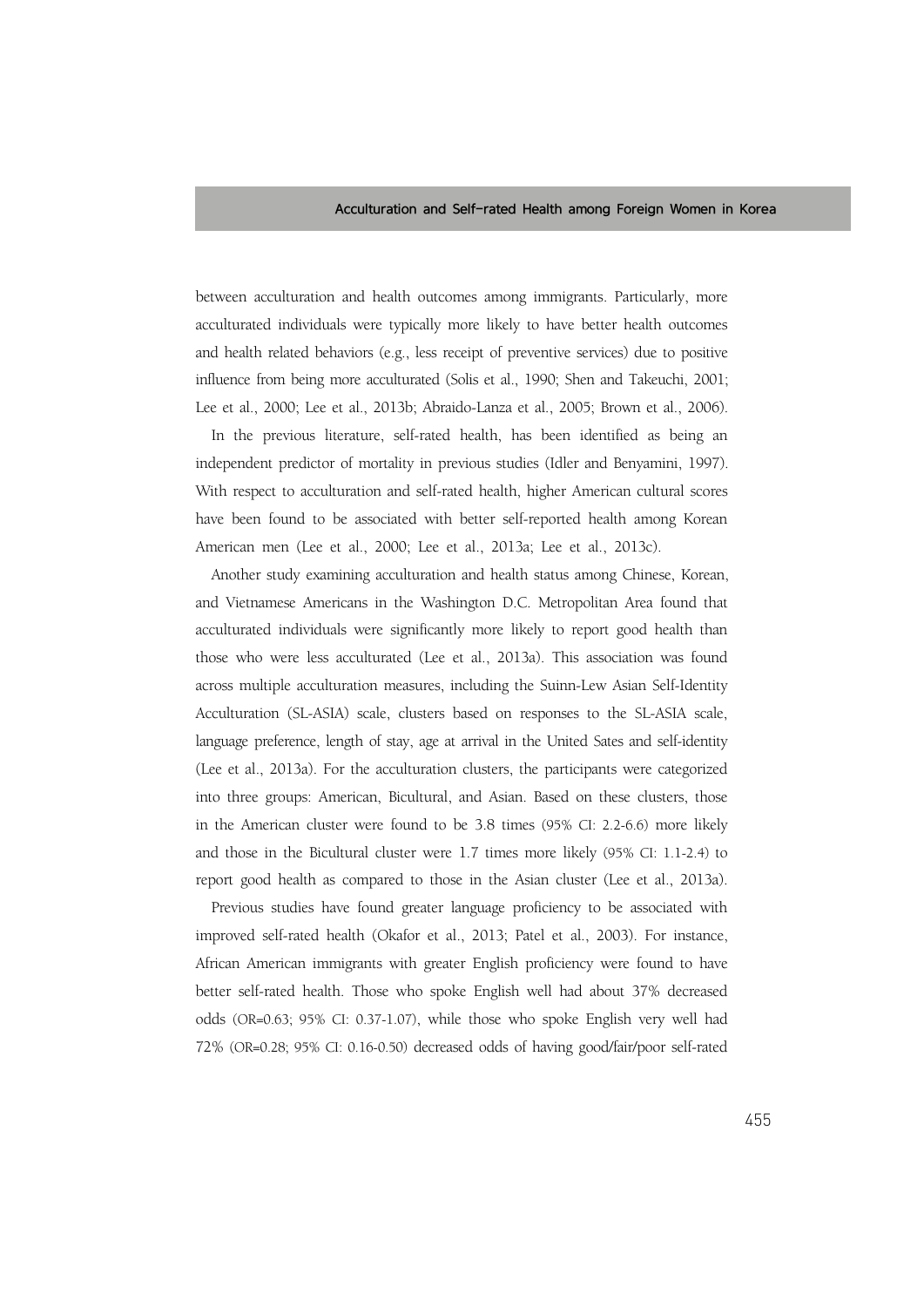health as compared to excellent/very good self-rated health. In a study of multi-ethnic immigrants in the U.S., those with greater English proficiency were found to have increased odds of reporting excellent current health (Akresh and Frank, 2008). Those who could speak English well or very well had about 68% decreased odds of having poor health (OR=0.32; 95% CI: 0.14-0.49). In addition, immigrants who speak English with their friends had about 80% decreased odds of having poor self-rated health (OR=0.20; 95% CI: 0.03-0.37). In a similar vein, it was also found in Korea that foreign wives with greater Korean speaking proficiency tend to adapt themselves more successfully to their married lives, which in turn, leads to higher satisfaction with their marriage and better mental health (Lee, 2009; Jun et al., 2009).

Previous studies examining age at arrival and self-rated health have also supported an association between greater acculturation and better self-rated health. A study of African immigrants in the U.S. found that as age at immigration increased, individuals had poorer self-rated health (Okafor et al., 2013). Specifically, those who had arrived between the ages of 21 to 30 had 1.98 times the odds (OR=1.98; 95% CI: 0.97-4.03), those who arrived between 31 to 40 had 1.75 times the odds (OR=1.75; 95% CI: 0.81-3.79), and those older than 41 years had 4.39 times the odds (OR=4.39; 95% CI: 1.90-10.15) of having poor self-rated health compared to those who had arrived before they were 20 years old. Moreover, data from the Swedish Annual Level of Living Survey (SALLS) found that the odds of poor self-rated health increased with increasing age at migration to Sweden among first-generation immigrants (Leao, 2009). For instance, those who had arrived from ages 0-6 had 9% decreased odds (OR=0.91; 95% CI: 0.62-1.34), those who arrived from 7-16 years had  $69\%$  increased odds  $(OR=1.69; 95\% \text{ CI: } 1.23-2.32)$ , and those who arrived at greater than age 16 had 84% increased odds (OR=1.84; 95% CI: 1.45-2.33) of having poor self-rated health as compared to Swedish natives (Leao, 2009).

However, the relationship between length of residency and self-rated health is unclear (Finch and Vega, 2003; Leao et al., 2009; Okafor et al., 2013). In the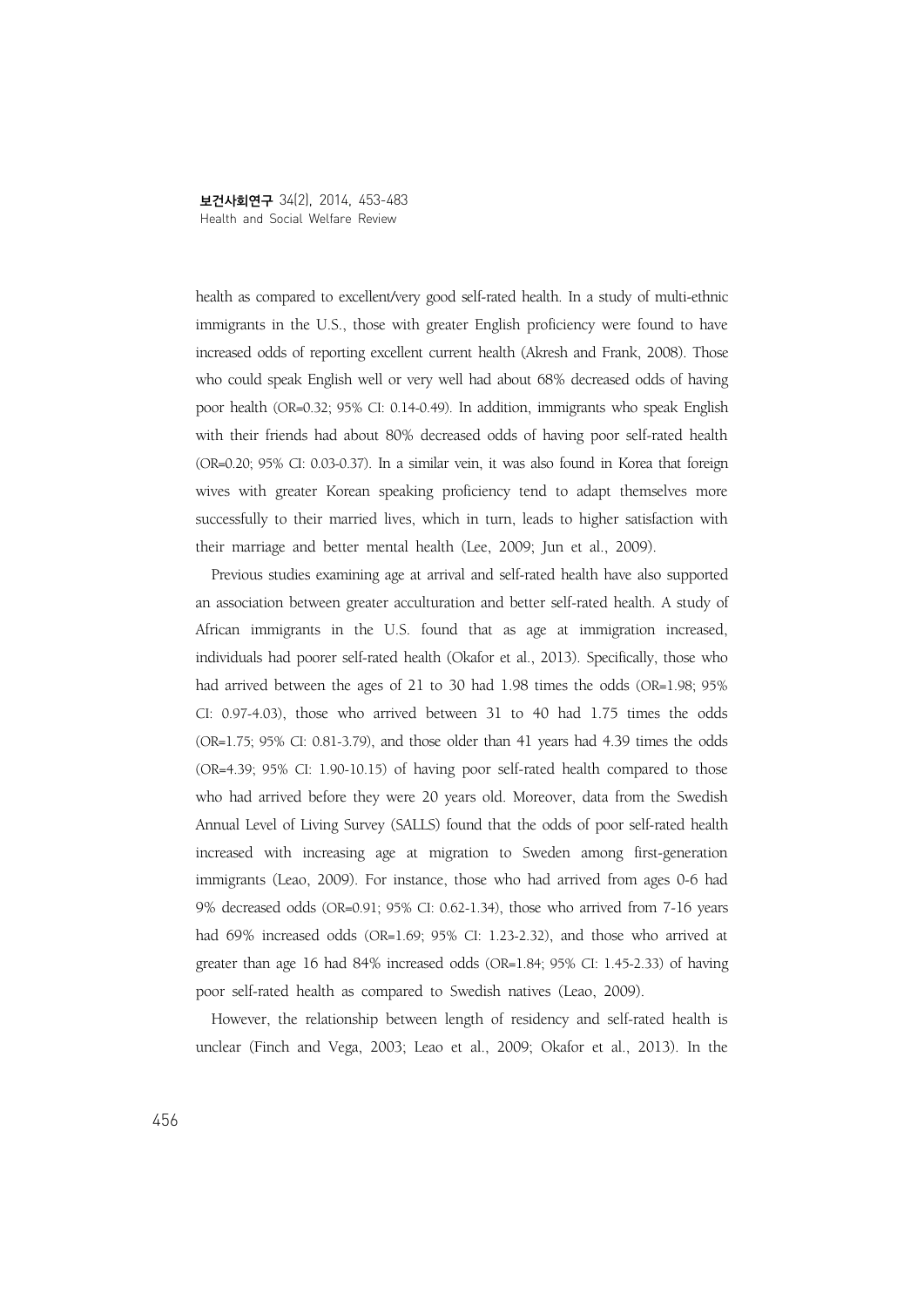previously described Swedish study, there was no clear pattern in the associations between length of residency and self-rated health other than immigrants having poorer health as compared to Swedish natives. Those who had resided in Sweden 0-7 years had 1.46 times the odds (OR=1.46; 95% CI: 1.10-1.94), those residing for 8-14 years had 2.02 times the odds (OR=2.02; 95% CI: 1.56-2.61), and those residing 15 or more years had 1.28 times the odds of having poor health (OR=1.28; 95 % CI: 0.96-1.72) as compared to Swedish natives (Leao et al., 2009). In another study examining Mexican immigrants in California, a positive association was observed between length of residency and self-rated health but it was of only marginal significance (Finch and Vega, 2003). Those who resided in the U.S. for more than 10 years had 38% increased odds of having poor self-rated health (OR=1.38; 95% CI: 1.00-1.90) compared to those who had lived for 10 or less years (Finch and Vega, 2003).

Despite the growing numbers of foreigners in Korea, there has been a lack of studies examining the relationship between acculturation and health outcomes among this population. It is still not clear what causal mechanisms operate in the relationship between acculturation factors and the level and differentials of individual health status (Kim, 2007; Kweon and Park, 2007; Chung and Han, 2009; Yang, 2010). Therefore, the objective of this research is to examine the association between acculturation and self-rated health. There has been an inconsistent use of various measures to assess acculturation ranging from scales, non-scale items, and various combinations (Salant and Lauderdale, 2003). Thus, this study incorporates three different measures of acculturation: speaking ability, age at arrival, and length of residency. It was hypothesized that the more acculturated individuals would have better self-rated health. In addition, this study aims to determine whether socio-demographic variables are confounders or effect modifiers of the association. In its examination of the association between acculturation and self-rated health, this study includes social support, discrimination, and life satisfaction as covariates. In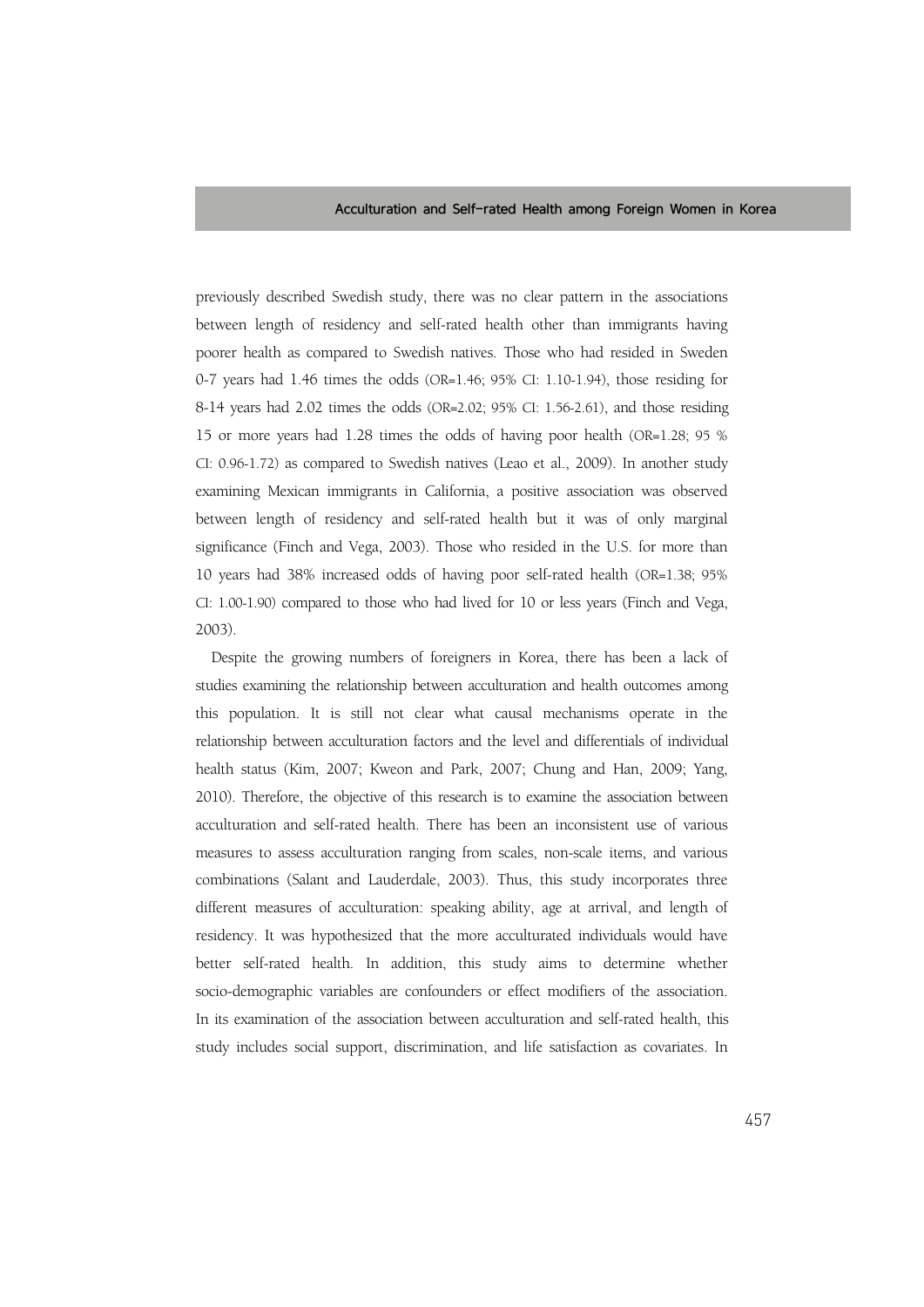particular, self-reported discrimination has been found to be associated with lower mental health status and could thus play a potential role in the association between acculturation and health (Gee et al., 2006). Furthermore, education, income, and discrimination are considered as effect modifiers of the association between acculturation and self-reported health status.

# **Ⅱ. Methods**

### **1. Participants**

This study employed a cross-sectional design and consisted of secondary data analysis using data from the 2009 Korean National Multi-Cultural Family Survey (NMFS), which was designed to reach migrant spouses in Korea under the Multicultural Family Support Act of 2008 (Kim et al., 2010). The 2009 Korean NMFS was jointly conducted by the Ministry of Health and Welfare, Ministry of Gender Equality and Family, and Ministry of Justice to research the living conditions and welfare needs of multicultural families in Korea (MOWH et al., 2010). Migrant spouses were considered to be immigrants or naturalized Korean citizens who were married to Korea-born citizens. For the sampling of the participants, address and basic demographic information were obtained from the Ministry of Public Administration and Security for households that included migrant spouses. Afterward, trained interviewers went to the target households and collected survey data from the migrant spouses. The questionnaire was self-administered and offered in 10 different languages. Participants provided information on their personal background, employment, married life and family relations, children, health, social life, and welfare needs.

The initial sample consisted of 73,669 participants. Our final sample included foreign women aged 18 to 59 whose spouses were between the ages of 18 to 90, resulting in a sample of 65,049 subjects (n=8,620 excluded). Those who resided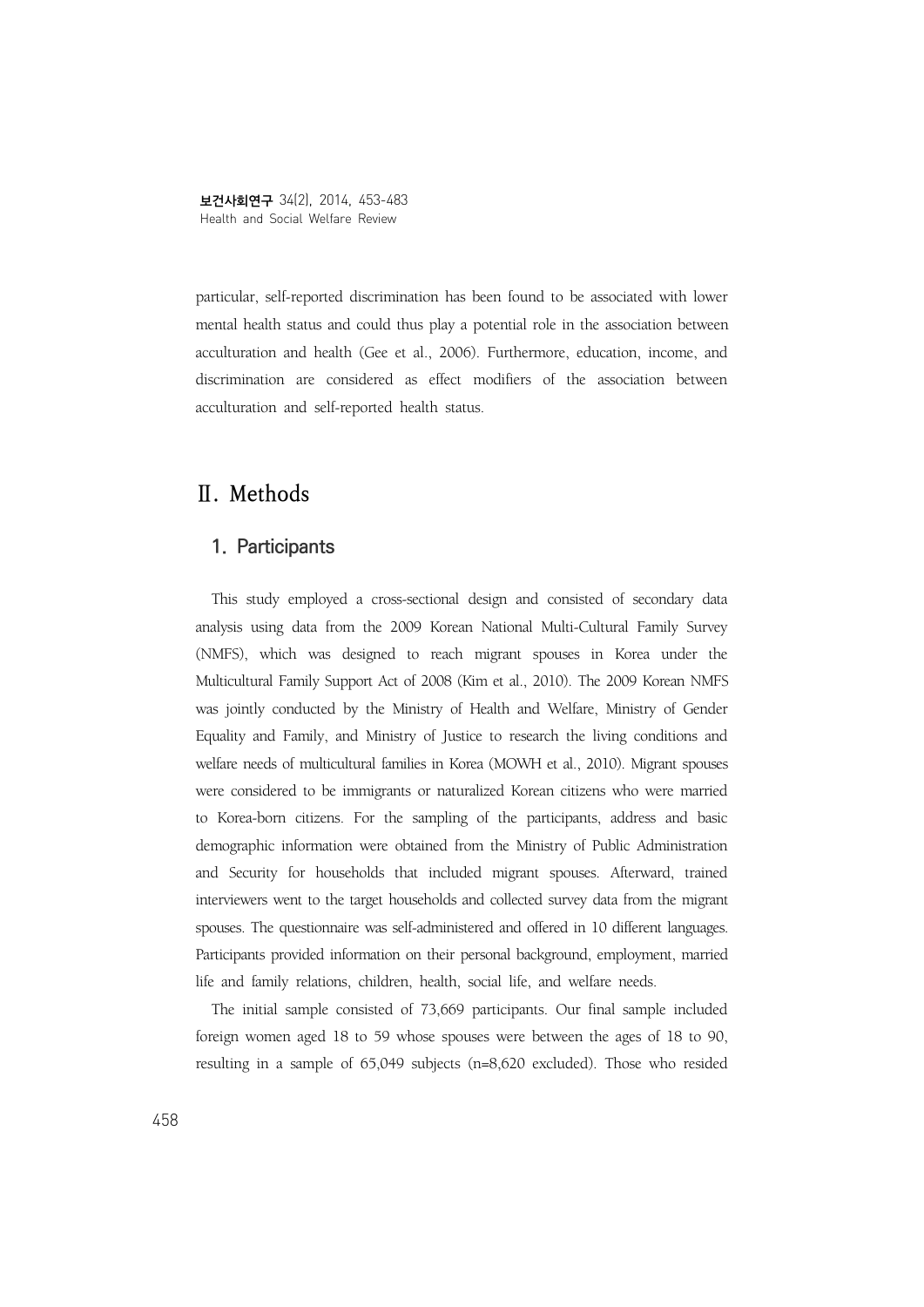in Korea for less than one month (n=54) and those with the wrong year of birth (n=3) were also excluded from the final sample. Moreover, those missing information on the year of their immigration (n=5,343), date of birth (n=11), self-rated health (n=554), and Korean speaking skills (n=979) were excluded. Finally, men were also excluded due to the small sample size (n=267 men). After all exclusions, the final analytic sample consisted of 57,838 women.

The previous Korean literature on the issues of the acculturation and health of foreigners was mostly based on small sample surveys or interviews, and thus was not free from sampling bias and measurement problems. Being a national survey of the government, the 2009 Korean NMFS has a great strength in that it provides the most comprehensive data and may allow us to have more insight into the causal mechanisms of the health status of foreign women residing in Korea.

### **2. Independent Variable: Acculturation**

In order to capture different aspects of acculturation, we used three measures to examine the association with self-rated health among foreign women in Korea: Korean speaking proficiency, age at arrival, and length of residency. Korean speaking proficiency was assessed by asking, "How fluent is your Korean?" Participants responded on a 5-point Likert scale by selecting one of the following categories: very good, good, average, poor, and very poor. Speaking proficiency was collapsed into three categories (good, average, and poor).

Age at arrival and length of residency were also used to measure acculturation. Both variables were derived. Age at arrival was calculated by subtracting the date of birth from the date of immigration, and the length of residency was calculated by subtracting the date of immigration from the survey administration date or July 2009. Both variables were categorized based on their distributions using quartiles. Age at arrival was categorized into <22 years, 22-25 years, 26-31 years, or 32+ years. Length of residency was categorized into 0-1 years, 2-3 years, 4-7 years, or 8+ years.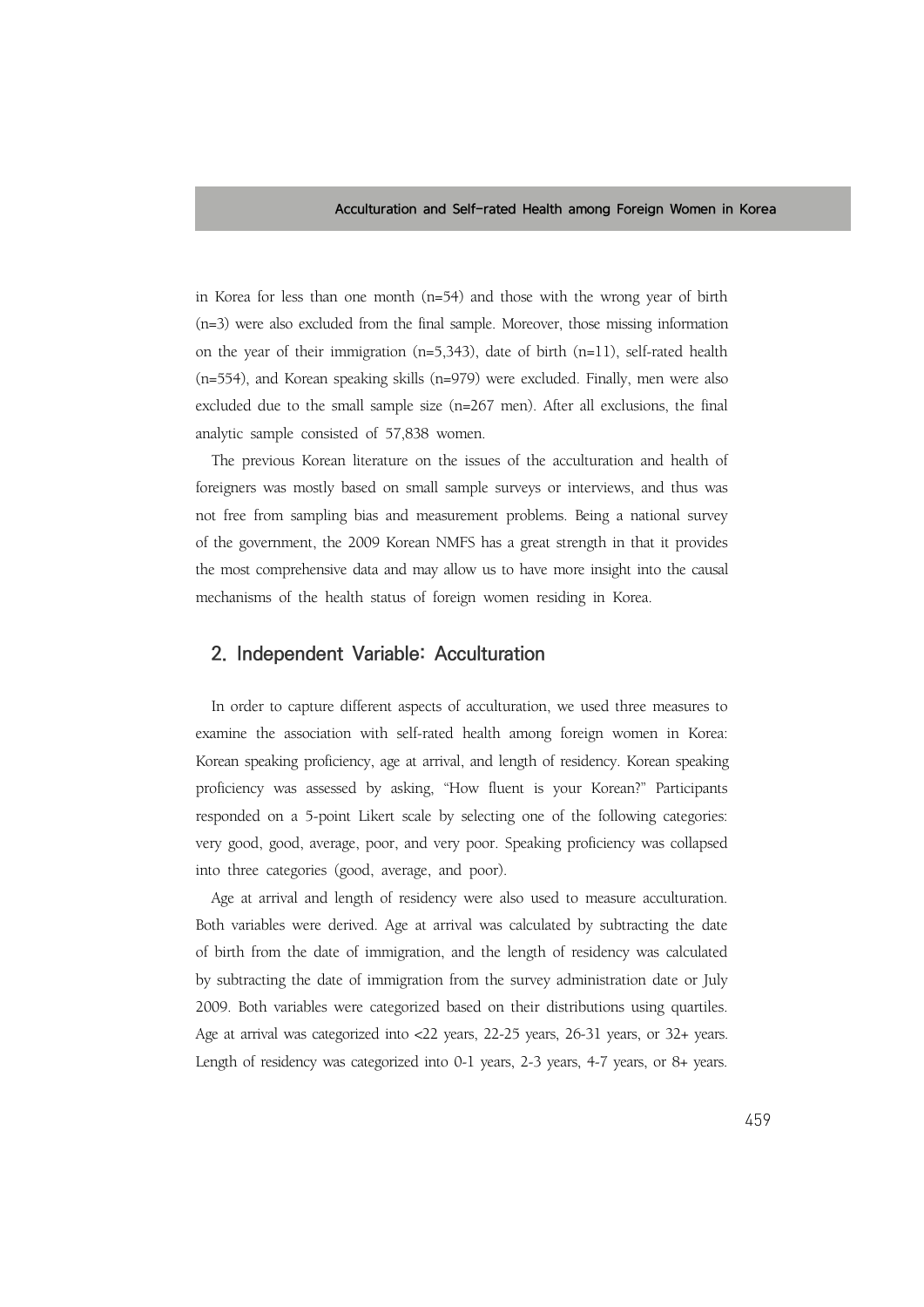# **3. Dependent Variable: Self-rated Health Status**

Self-rated health status was assessed using a 5-point Likert scale by asking participants, "What is your general health condition?" Participants were asked to choose, "very good, quite good, neutral, bad, or very bad." The categories were collapsed to be binary with the choices of good (very good, quite good, and neutral) or poor (bad and very bad).

## **4. Covariates**

A number of variables were identified to be significantly associated with acculturation and self-rated health and were thus adjusted for in the multivariate-adjusted logistic regression. The covariates included age (continuous), ethnicity, education, income, frequency of contact with family in their home country, seeking advice from native Koreans, ever discrimination experienced, life satisfaction, satisfaction with spouse, and satisfaction with in-laws. For all covariates, a new category was created for missing and "don't know" responses when applicable. Ethnicity included Korean-Chinese, Han-Chinese, Vietnamese, Filipino, Japanese, other, and missing (n=1,484). Education was categorized into four groups including less than high school, high school, college or higher, and don't know/missing (n=422). Monthly income was categorized into four groups (0-990,000w, 1,000,000-2,990,000w, 3,000,000w+, and don't know or missing; n=8,888).

For discrimination, participants were also asked, "Have you experienced discrimination because you are a foreigner while living in Korea?" Responses were categorized as yes, no, or missing (n=1,051). As a measure of social support, we included whether participants seek advice from native Koreans. Participant responses were categorized as yes, no, or missing (n=2,135). In addition, frequency of contact with family in their home country was assessed by the question, "How often have you contacted (phone call, letter, e-mail, internet chatting) your family in the home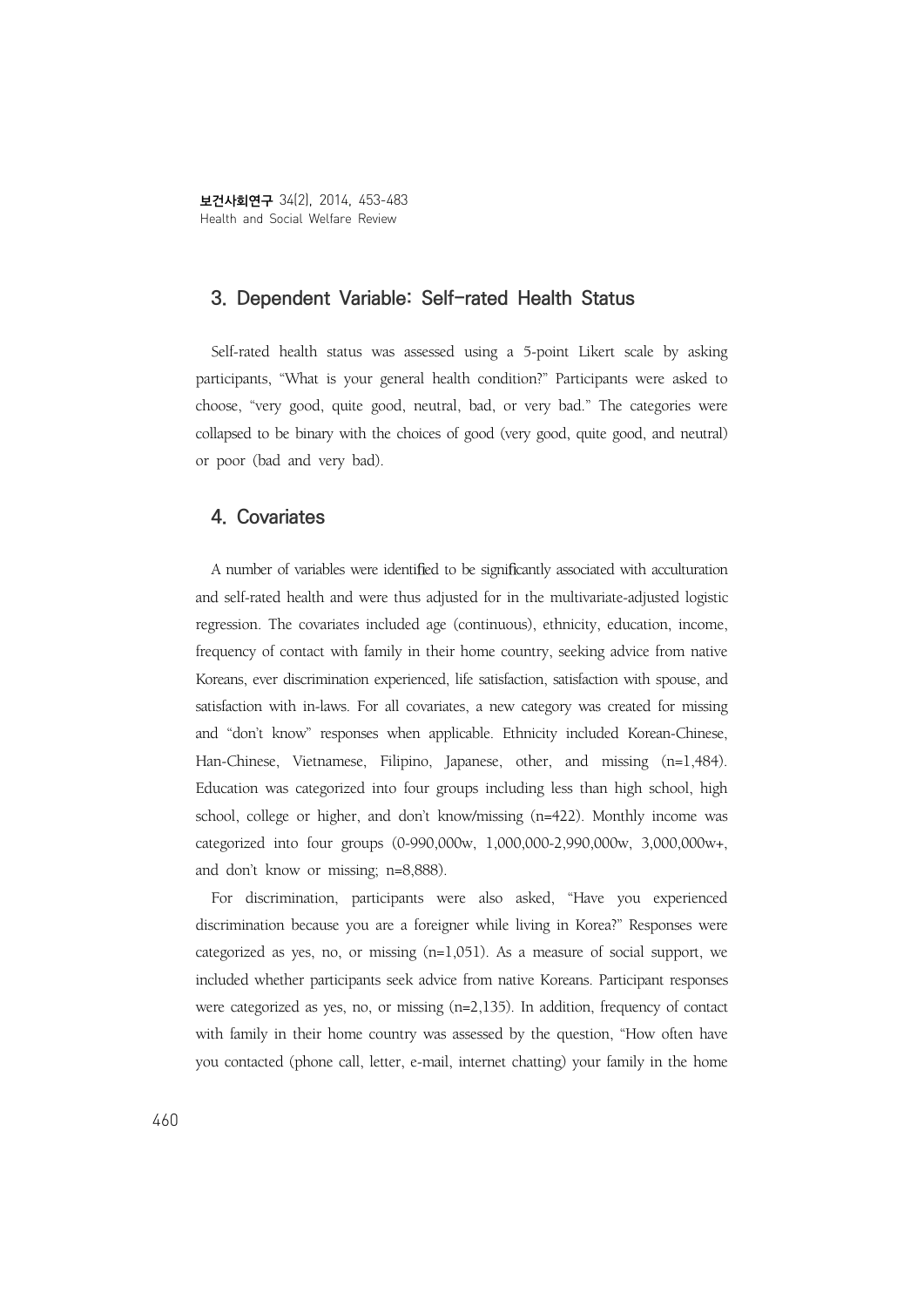country in the last year?" Responses were chosen from the following seven categories: "more than once a week, once a week, 1-2 times a month, more than 2-3 times per year, once a year, not at all, and missing" (n=1,446). For life satisfaction, the participants were asked, "How much are you satisfied with your current status of living?" (missing and not applicable=644). Similar questions were asked for satisfaction with their spouse (missing and not applicable=2,835) and in-laws (missing and not applicable= 16,145). Response options for items on spousal satisfaction included very much satisfied, satisfied, average, dissatisfied, and very dissatisfied. An additional category was added for missing/not applicable. We considered these discrimination, social support, and life satisfaction variables as potential confounders because these variables are associated with acculturation and self-rated health status. Furthermore, we wanted to test role of these variables by comparing association between acculturation and self-reported health status by comparing the estimates of the association with or without these potential confounders. Findings related to this are explained in Results and Discussion sections.

## **5. Statistical Analysis**

*Chi-square* tests for the categorical covariates and *t* tests for the continuous covariate (age) were performed to examine whether the socio-demographic characteristics of our sample differ by self-rated health. Bivariate analysis was then conducted to examine the relationship between each covariate and self-rated health adjusting for age. To further examine the confounding effect of these covariates, multivariate-adjusted logistic regression was performed to examine potential confounding from the covariates.

A series of logistic regression models were then conducted to demonstrate the effects of the covariates on the association between acculturation and self-rated health. Model 1 in Table 2 is the simplest model and was only adjusted for age. Model 2 is adjusted for age and ethnicity, and Model 3 adds education and income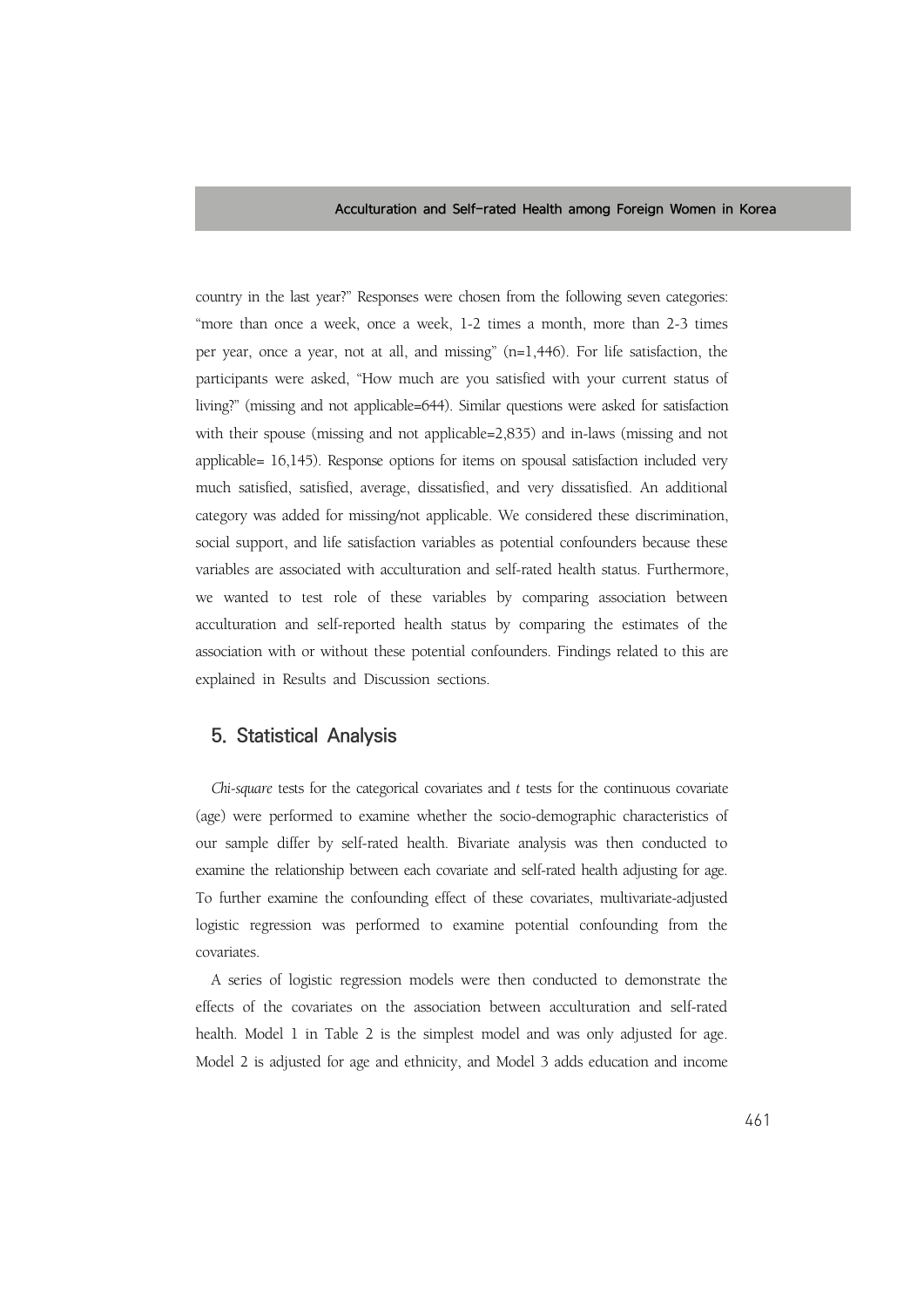to the covariates found in Model 2. Model 4 is the fully adjusted model, which includes all the other covariates in addition to those found in Model 3.

No multicollinearity was detected based on the variance inflation factors (VIFs). All the VIF values were found to be under the value of 5, which is well below the standard VIF cut-off value of 10 (Craney and Surles, 2002). Moreover, interaction was tested independently between the acculturation measures and the potential effect modifiers including education, income, life satisfaction, advice from native Koreans, and discrimination. The odds ratios were then stratified for interactions that were found to be significant.

# **Ⅲ. Results**

Table 1 shows the socio-demographic characteristics by self-rated health among the 57,838 participants. About 10% of the participants reported having poor self-reported health status. Overall, the mean age was 33.0 years (standard deviation (SD)=9.0), and the majority of participants reported good (37.7%) or average (40.0%) Korean speaking proficiency. Participant characteristics significantly differed by their self-rated health. Particularly, those with poor self-rated health tended to have arrived at older ages as compared to those with good self-rated health (40.8% arrived at age 32 or older vs. 21.6%). Participants reporting poor health were also more likely to have resided in Korea for longer than those reporting good health (37.6% had lived in Korea for 8 or more years vs. 24.2%). Similar to the total foreign population in Korea (49.9% Chinese), Chinese immigrants made up about 48.6% of the sample (34.9% Korean-Chinese and 13.7% Han-Chinese), while proportions for the other ethnic groups differed (MOSPA, 2013; Kim, 2014). For life-, spouse-, and in-law satisfaction, participants with poor self-rated health were more likely to report "average" satisfaction, where as those with good self-rated health tended to be "satisfied" or "very satisfied."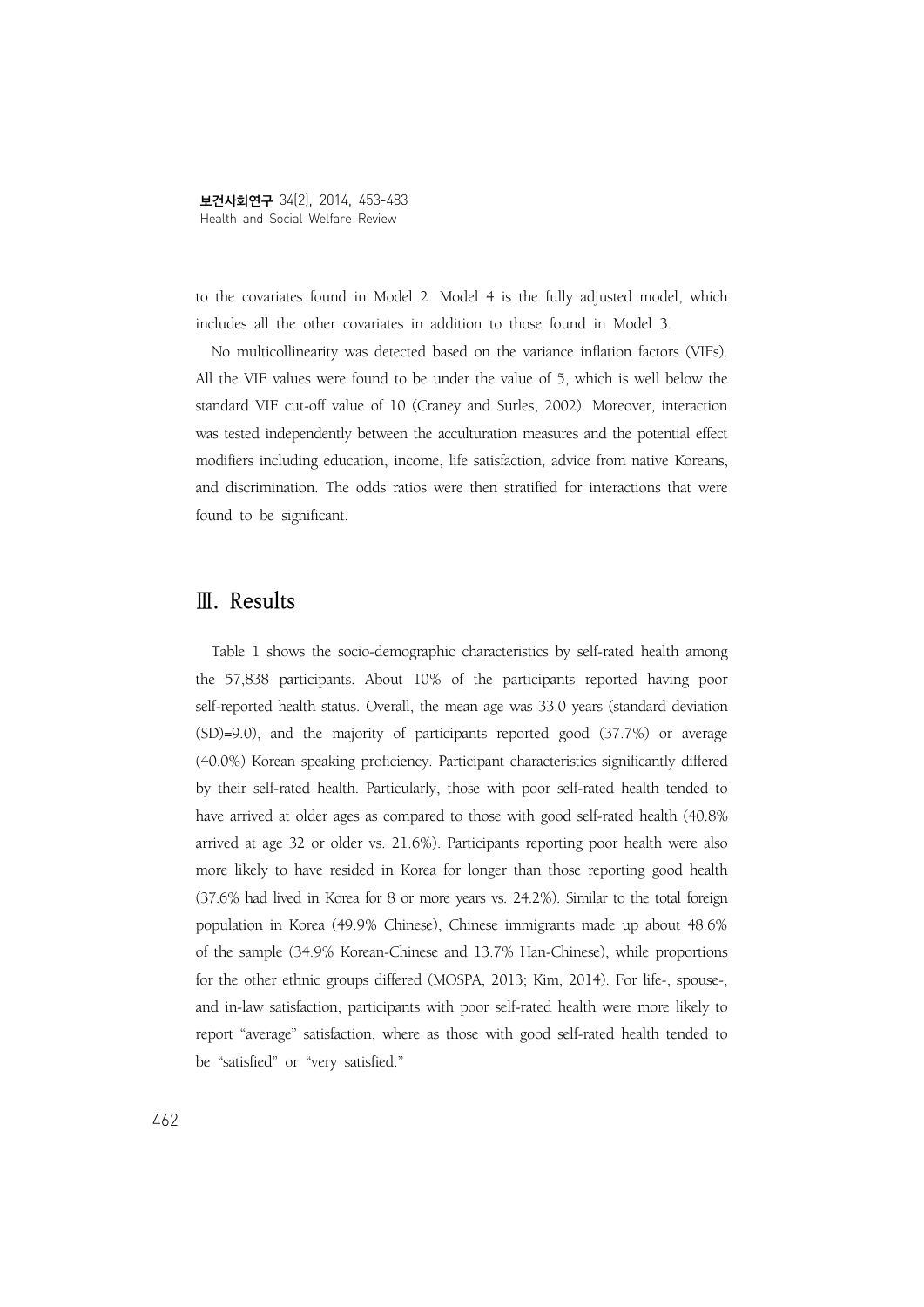|                             | Total        |      | Self-rated health | $p$ -value <sup>a</sup> |                |      |         |
|-----------------------------|--------------|------|-------------------|-------------------------|----------------|------|---------|
|                             | $(n=57,838)$ |      | Good (n=51,995)   |                         | Poor (n=5,843) |      |         |
| Age (mean, SD)              | 33.0         | 9.0  | 32.4              | 8.8                     | 37.8           | 9.8  | < .0001 |
|                             | N            | %    | N                 | %                       | N              | %    |         |
| Korean speaking proficiency |              |      |                   |                         |                |      | < .0001 |
| Good                        | 21,793       | 37.7 | 19,401            | 37.3                    | 2,392          | 40.9 |         |
| Average                     | 23,121       | 40.0 | 20,950            | 40.3                    | 2,171          | 37.2 |         |
| Poor                        | 12,924       | 22.3 | 11,644            | 22.4                    | 1,280          | 21.9 |         |
| Age at arrival              |              |      |                   |                         |                |      | < 0001  |
| <22 years                   | 15,589       | 27.0 | 14,615            | 28.1                    | 974            | 16.7 |         |
| $22-25$ years               | 14,944       | 25.8 | 13,816            | 26.6                    | 1,128          | 19.3 |         |
| 26-31 years                 | 13,679       | 23.6 | 12,323            | 23.7                    | 1,356          | 23.2 |         |
| 32+years                    | 13,626       | 23.6 | 11,241            | 21.6                    | 2,385          | 40.8 |         |
| Length of residency         |              |      |                   |                         |                |      | < .0001 |
| 8+ years                    | 14,770       | 25.5 | 12,572            | 24.2                    | 2,198          | 37.6 |         |
| 4-7 years                   | 15,118       | 26.1 | 13,400            | 25.8                    | 1,718          | 29.4 |         |
| 2-3 years                   | 15,298       | 26.5 | 14,095            | 27.1                    | 1,203          | 20.6 |         |
| 0-1 years                   | 12,652       | 21.9 | 11,928            | 22.9                    | 724            | 12.4 |         |
| Ethnicity                   |              |      |                   |                         |                |      | < 0001  |
| Korean-Chinese              | 20,214       | 34.9 | 17,345            | 33.4                    | 2,869          | 49.1 |         |
| Han-Chinese                 | 7,946        | 13.7 | 7,103             | 13.7                    | 843            | 14.4 |         |
| Vietnamese                  | 15,900       | 27.5 | 14,879            | 28.6                    | 1,021          | 17.5 |         |
| Filipino                    | 5,198        | 9.0  | 4,819             | 9.3                     | 379            | 6.5  |         |
| Japanese                    | 3,362        | 5.8  | 2,944             | 5.7                     | 418            | 7.2  |         |
| Others                      | 3,734        | 6.5  | 3,507             | 6.7                     | 227            | 3.9  |         |
| Missing                     | 1,484        | 2.6  | 1,398             | 2.7                     | 86             | 1.5  |         |
| Education                   |              |      |                   |                         |                |      | < .0001 |
| Less than high school       | 20,569       | 35.6 | 18,319            | 35.2                    | 2,250          | 38.5 |         |
| High school                 | 24,774       | 42.8 | 22,185            | 42.7                    | 2,589          | 44.3 |         |
| College or higher           | 12,073       | 20.9 | 11,111            | 21.4                    | 962            | 16.5 |         |
| Don't know/missing          | 422          | 0.7  | 380               | 0.7                     | 42             | 0.7  |         |
| Monthly income              |              |      |                   |                         |                |      | < .0001 |
| 0-990,000w                  | 11,779       | 20.4 | 9,724             | 18.7                    | 2,055          | 35.2 |         |
| 1,000,000-2,990,000w        | 32,497       | 56.2 | 29,721            | 57.1                    | 2,776          | 47.5 |         |
| 3,000,000w+                 | 4,674        | 8.0  | 4,453             | 8.6                     | 221            | 3.8  |         |
| Don't know/missing          | 8,888        | 15.4 | 8,097             | 15.6                    | 791            | 13.5 |         |
| Contact w/ home country     |              |      |                   |                         |                |      | < .0001 |
| 1+ a week                   | 17,596       | 30.4 | 16,237            | 31.2                    | 1,359          | 23.3 |         |
| Once a week                 | 15,994       | 27.7 | 14,620            | 28.1                    | 1,374          | 23.5 |         |
| 1-2 times a month           | 17,526       | 30.3 | 15,448            | 29.7                    | 2,078          | 35.6 |         |
| 2-3+ times per year         | 2,789<br>4.8 |      | 2,337             | 4.5                     | 452            | 7.7  |         |
| 643<br>Once a year          |              | 1.1  | 521               | 1.0                     | 122            | 2.1  |         |
| Not at all                  | 1,844        | 3.2  | 1,529             | 2.9                     | 315            | 5.4  |         |
| Missing                     | 1,446        | 2.5  | 1,303             | 2.5                     | 143            | 2.4  |         |

Table 1. Self-rated health by the socio-demographic characteristics of participants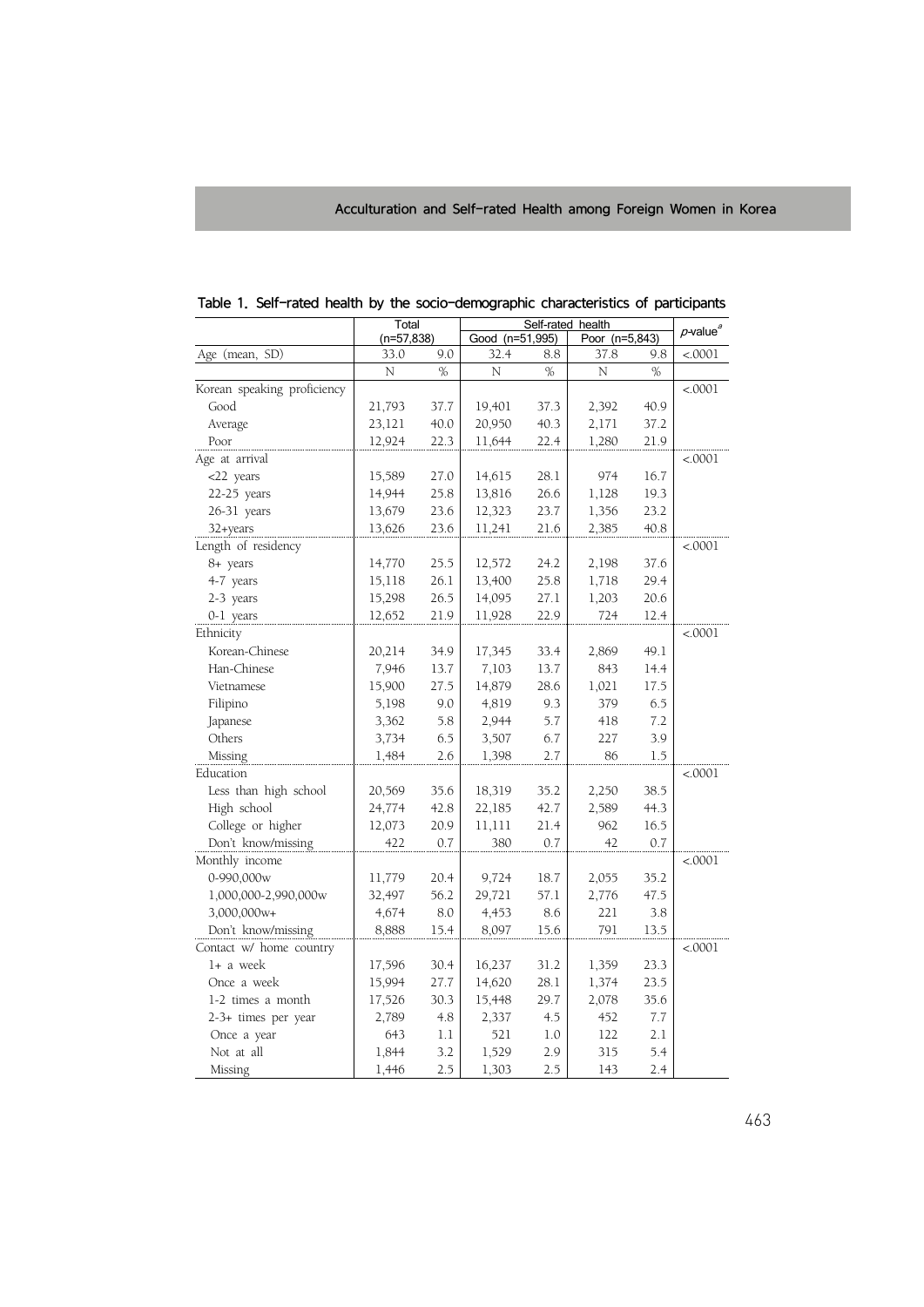#### 보건사회연구 34(2), 2014, 453-483

Health and Social Welfare Review

|                        | Total        |      | Self-rated health | $p$ -value $q$ |                |      |         |
|------------------------|--------------|------|-------------------|----------------|----------------|------|---------|
|                        | $(n=57,838)$ |      | Good (n=51,995)   |                | Poor (n=5,843) |      |         |
|                        | N            | %    | N                 | %              | N              | $\%$ |         |
| Advice from Koreans    |              |      |                   |                |                |      | < .0001 |
| Yes                    | 30,877       | 53.4 | 27,446            | 52.8           | 3,431          | 58.7 |         |
| No                     | 24,826       | 42.9 | 22,634            | 43.5           | 2,192          | 37.5 |         |
| Missing                | 2,135        | 3.7  | 1,915             | 3.7            | 220            | 3.8  |         |
| Discriminated          |              |      |                   |                |                |      | < .0001 |
| No                     | 19,174       | 33.2 | 16,326            | 31.4           | 2,848          | 48.7 |         |
| Yes                    | 37,613       | 65.0 | 34,732            | 66.8           | 2,881          | 49.3 |         |
| Missing                | 1.051        | 1.8  | 937               | 1.8            | 114            | 2.0  |         |
| Life satisfaction      |              |      |                   |                |                |      | < .0001 |
| Very satisfied         | 13,244       | 22.9 | 12,548            | 24.1           | 696            | 11.9 |         |
| Satisfied              | 19,544       | 33.8 | 18,209            | 35.0           | 1,335          | 22.8 |         |
| Average                | 20,670       | 35.7 | 17,988            | 34.6           | 2,682          | 45.9 |         |
| Dissatisfied           | 3,093        | 5.3  | 2,278             | 4.4            | 815            | 13.9 |         |
| Very dissatisfied      | 643          | 1.1  | 396               | 0.8            | 247            | 4.2  |         |
| Missing/not applicable | 644          | 1.1  | 576               | 1.1            | 68             | 1.2  |         |
| Spouse satisfaction    |              |      |                   |                |                |      | < .0001 |
| Very satisfied         | 19,722       | 34.1 | 18,495            | 35.6           | 1,227          | 21.0 |         |
| Satisfied              | 20,211       | 34.9 | 18,584            | 35.7           | 1,627          | 27.8 |         |
| Average                | 12,672       | 21.9 | 10,917            | 21.0           | 1,755          | 30.0 |         |
| Dissatisfied           | 1,785        | 3.1  | 1,340             | 2.6            | 445            | 7.6  |         |
| Very dissatisfied      | 613          | 1.1  | 415               | 0.8            | 198            | 3.4  |         |
| Missing/not applicable | 2,835        | 4,9  | 2,244             | 4.3            | 591            | 10.1 |         |
| In-law satisfaction    |              |      |                   |                |                |      | < 0001  |
| Very satisfied         | 12,040       | 20.8 | 11,408            | 21.9           | 632            | 10.8 |         |
| Satisfied              | 14,073       | 24.3 | 13,121            | 25.2           | 952            | 16.3 |         |
| Average                | 13,085       | 22.6 | 11,709            | 22.5           | 1,376          | 23.5 |         |
| Dissatisfied           | 1,766        | 3.1  | 1,439             | 2.8            | 327            | 5.6  |         |
| Very dissatisfied      | 729          | 1.3  | 574               | 1.1            | 155            | 2.7  |         |
| Missing/not applicable | 16,145       | 27.9 | 13,744            | 26.4           | 2,401          | 41.1 |         |

Note: a *p*-values were obtained from the *chi-square* tests or *t* tests.

A series of multivariate logistic regression models were conducted for the acculturation measures adjusting for the confounders. The results for the multivariateadjusted logistic regression are presented in Table 2 for each acculturation measure, while the odds ratios for the covariates are based on the model using Korean speaking ability.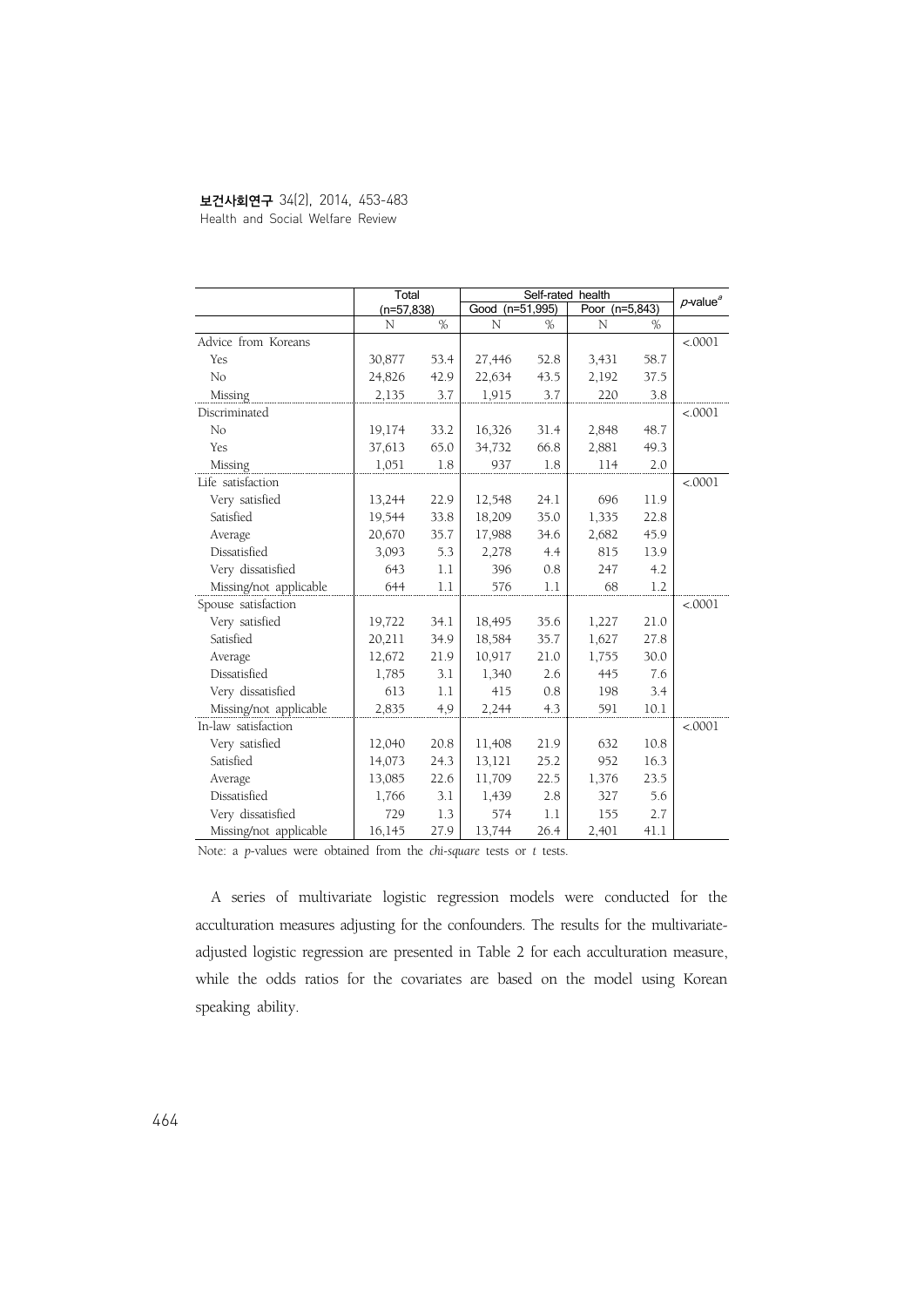## **1. Korean Speaking Proficiency**

In the age-adjusted model (Model 1) in Table 2, participants with poor Korean speaking ability were 41% more likely to have poor health compared with those whose Korean speaking ability was good (OR=1.41; 95% CI: 1.31-1.53). When ethnicity was added in Model 2, the odds ratios increased from 1.12 to 1.29 for average vs. good speaking ability and 1.41 to 1.67 for poor vs. good speaking ability. When education and income were added to Model 3, the odds ratios became attenuated and decreased from 1.29 to 1.20 (average vs. good) and 1.67 to 1.52 (poor vs. good). Having worse Korean speaking proficiency increased the odds of having poor self-rated health after adjusting for all covariates. Those with poor Korean speaking ability had 38% increased odds of having poor self-rated health (OR=1.38; 95% CI: 1.26-1.52).

In the fully adjusted model, foreigners who were Korean-Chinese were found to have the poorest self-rated health. Compared to Korean-Chinese, other ethnicities had 46% to 11% decreased odds of having poor health (OR=0.54 to 0.89 adjusting for all other covariates). A gradient effect was observed for life, spouse, and in-law satisfaction, with those having greater dissatisfaction having greater odds of having poor self-rated health. For example, when using Korean speaking ability as the acculturation measure, those who were satisfied with their lives had 1.1 times the odds (OR=1.05; 95% CI: 0.95-1.17), those with average satisfaction had 1.6 times the odds (OR=1.60; 95% CI: 1.44-1.77), those who were dissatisfied had 2.8 times the odds (OR=2.78; 95% CI: 2.42-3.18), and those who were very dissatisfied had 4.1 times the odds of having poor self-rated health (OR=4.05; 95% CI: 3.29-4.98) compared to those who were very satisfied. Similarly, gradients were also observed for education and income, where those with less education and less income had greater odds of poor self-rated health. For instance, for education (when examining Korean speaking ability), those with a high school education had 1.1 times the odds (OR=1.14; 95% CI: 1.05-1.25) and those with less than a high school education had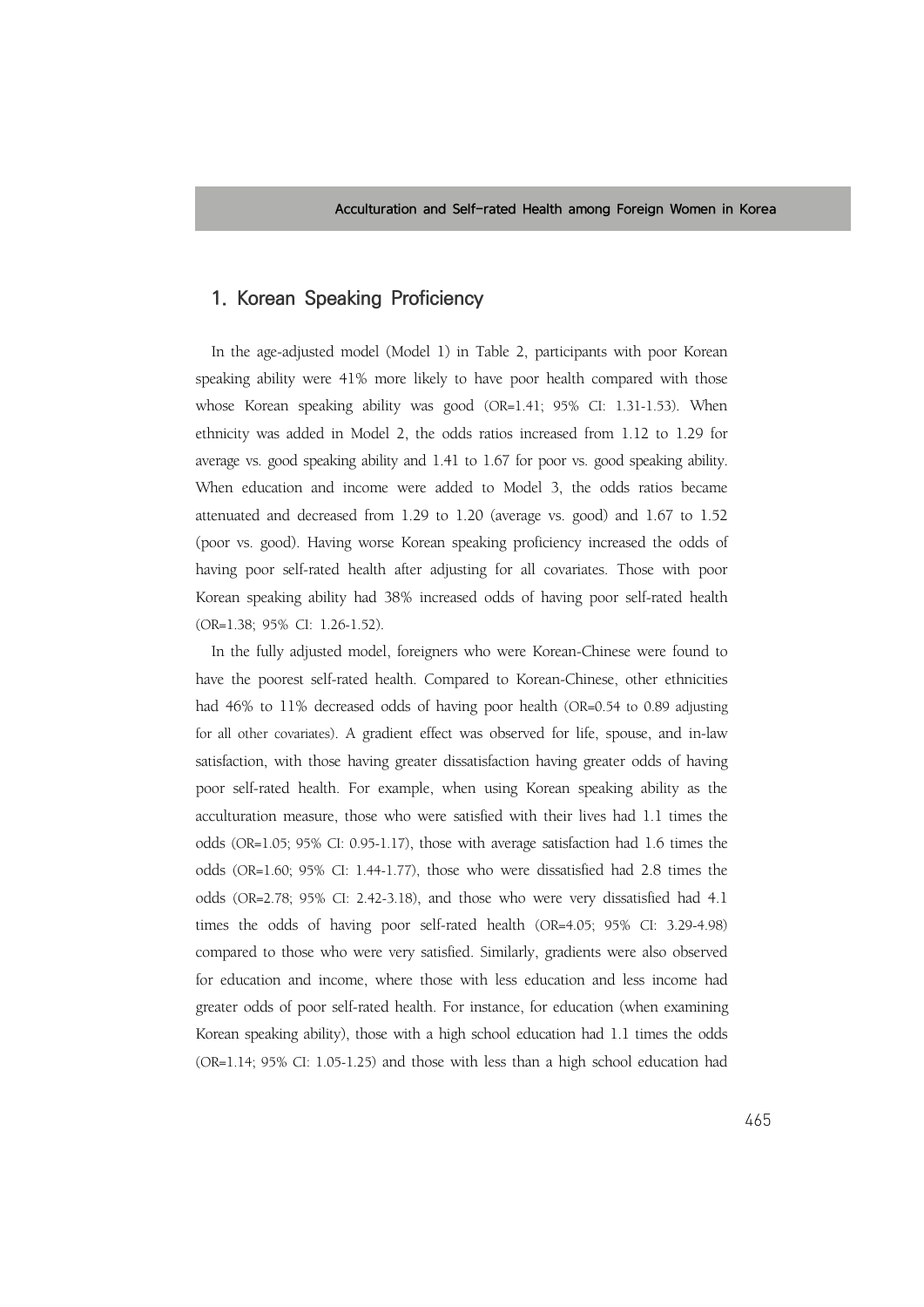#### 보건사회연구 34(2), 2014, 453-483 Health and Social Welfare Review

|                         | Model $1b$ |               |      | Model $2^c$   |      | Model $3d$    |      | Model $4^{\overline{e}}$ |
|-------------------------|------------|---------------|------|---------------|------|---------------|------|--------------------------|
|                         | 0R         | 95% CI        | OR   | 95% CI        | OR   | 95% CI        | OR   | 95% CI                   |
| Age <sup>a</sup>        | 1.07       | $1.06 - 1.08$ | 1.06 | 1.06-1.07     | 1.06 | 1.05-1.06     | 1.05 | $1.05 - 1.06$            |
| K speaking proficiency  |            |               |      |               |      |               |      |                          |
| Good                    |            | Ref           |      | Ref           |      | Ref           |      | Ref                      |
| Average                 | 1.12       | $1.05 - 1.20$ | 1.29 | $1.20 - 1.38$ | 1.20 | 1.12-1.29     | 1.12 | 1.04-1.20                |
| Poor                    | 1.41       | 1.31-1.53     | 1.67 | 1.53-1.83     | 1.52 | 1.39-1.66     | 1.38 | 1.26-1.52                |
| Age at arrival          |            |               |      |               |      |               |      |                          |
| <22 years               |            | Ref           |      | Ref           |      | Ref           |      | Ref                      |
| 22-25 years             | 0.84       | 0.77-0.93     | 0.87 | 0.79-0.96     | 0.90 | $0.82 - 0.99$ | 0.89 | $0.81 - 0.99$            |
| 26-31 years             | 0.78       | 0.70-0.86     | 0.84 | 0.75-0.93     | 0.87 | 0.78-0.97     | 0.87 | 0.78-0.97                |
| 32+years                | 0.80       | $0.70 - 0.91$ | 0.80 | $0.70 - 0.91$ | 0.80 | $0.69 - 0.91$ | 0.86 | 0.75-0.99                |
| Length of residency     |            |               |      |               |      |               |      |                          |
| 8+ years                |            | Ref           |      | Ref           |      | Ref           |      | Ref                      |
| 4-7 years               | 0.88       | $0.82 - 0.94$ | 0.84 | $0.78 - 0.91$ | 0.93 | 0.87-0.99     | 0.86 | 0.80-0.93                |
| 2-3 years               | 0.73       | $0.67 - 0.79$ | 0.69 | $0.63 - 0.75$ | 0.83 | $0.76 - 0.89$ | 0.78 | $0.71 - 0.85$            |
| 0-1 years               | 0.61       | $0.55 - 0.67$ | 0.57 | $0.51 - 0.63$ | 0.69 | $0.63 - 0.76$ | 0.72 | $0.65 - 0.80$            |
| Ethnicity <sup>a</sup>  |            |               |      |               |      |               |      |                          |
| Korean-Chinese          |            |               |      | Ref           |      | Ref           |      | Ref                      |
| Han-Chinese             |            |               | 0.78 | $0.72 - 0.86$ | 0.81 | $0.74 - 0.89$ | 0.89 | 0.80-0.98                |
| Vietnamese              |            |               | 0.80 | 0.72-0.89     | 0.67 | $0.60 - 0.74$ | 0.75 | 0.67-0.84                |
| Filipino                |            |               | 0.59 | $0.52 - 0.66$ | 0.56 | $0.49 - 0.63$ | 0.54 | $0.47 - 0.62$            |
| Japanese                |            |               | 0.67 | $0.60 - 0.76$ | 0.79 | $0.70 - 0.89$ | 0.66 | 0.58-0.76                |
| Others                  |            |               | 0.48 | $0.42 - 0.56$ | 0.52 | $0.45 - 0.61$ | 0.55 | $0.47 - 0.64$            |
| Missing                 |            |               | 0.77 | $0.61 - 0.97$ | 0.63 | 0.49-0.79     | 0.75 | 0.59-0.95                |
| Education <sup>a</sup>  |            |               |      |               |      |               |      |                          |
| College or higher       |            |               |      |               |      | Ref           |      | Ref                      |
| High school             |            |               |      |               | 1.12 | 1.03-1.22     | 1.14 | 1.05-1.25                |
| Less than high school   |            |               |      |               | 1.25 | 1.13-1.37     | 1.31 | 1.19-1.45                |
| Don't know/missing      |            |               |      |               | 1.37 | $0.98 - 1.93$ | 1.38 | $0.98 - 1.96$            |
| Income <sup>a</sup>     |            |               |      |               |      |               |      |                          |
| 3,000,000w+             |            |               |      |               |      | Ref           |      | Ref                      |
| 1,000,000-2,990,000w    |            |               |      |               | 1.86 | 1.62-2.15     | 1.52 | 1.32-1.76                |
| 0-990,000w              |            |               |      |               | 3.93 | 3.40-4.55     | 2.52 | 2.17-2.93                |
| Don't know/missing      |            |               |      |               | 2.52 | 2.15-2.95     | 1.85 | 1.57-2.18                |
| Contact w/ home country |            |               |      |               |      |               |      |                          |
| 1+ a week               |            |               |      |               |      |               |      | Ref                      |
| Once a week             |            |               |      |               |      |               | 0.97 | $0.89 - 1.05$            |
| 1-2 times a month       |            |               |      |               |      |               | 1.10 | 1.01-1.18                |
| 2-3+ times per year     |            |               |      |               |      |               | 1.19 | 1.05-1.35                |
| Once a year             |            |               |      |               |      |               | 1.23 | $0.99 - 1.54$            |
| Not at all              |            |               |      |               |      |               | 1.43 | 1.24-1.65                |
| Missing                 |            |               |      |               |      |               | 0.81 | $0.67 - 0.99$            |

#### Table 2. Multivariate-adjusted logistic regression: Association between acculturation variables and self-rated health, n=57,838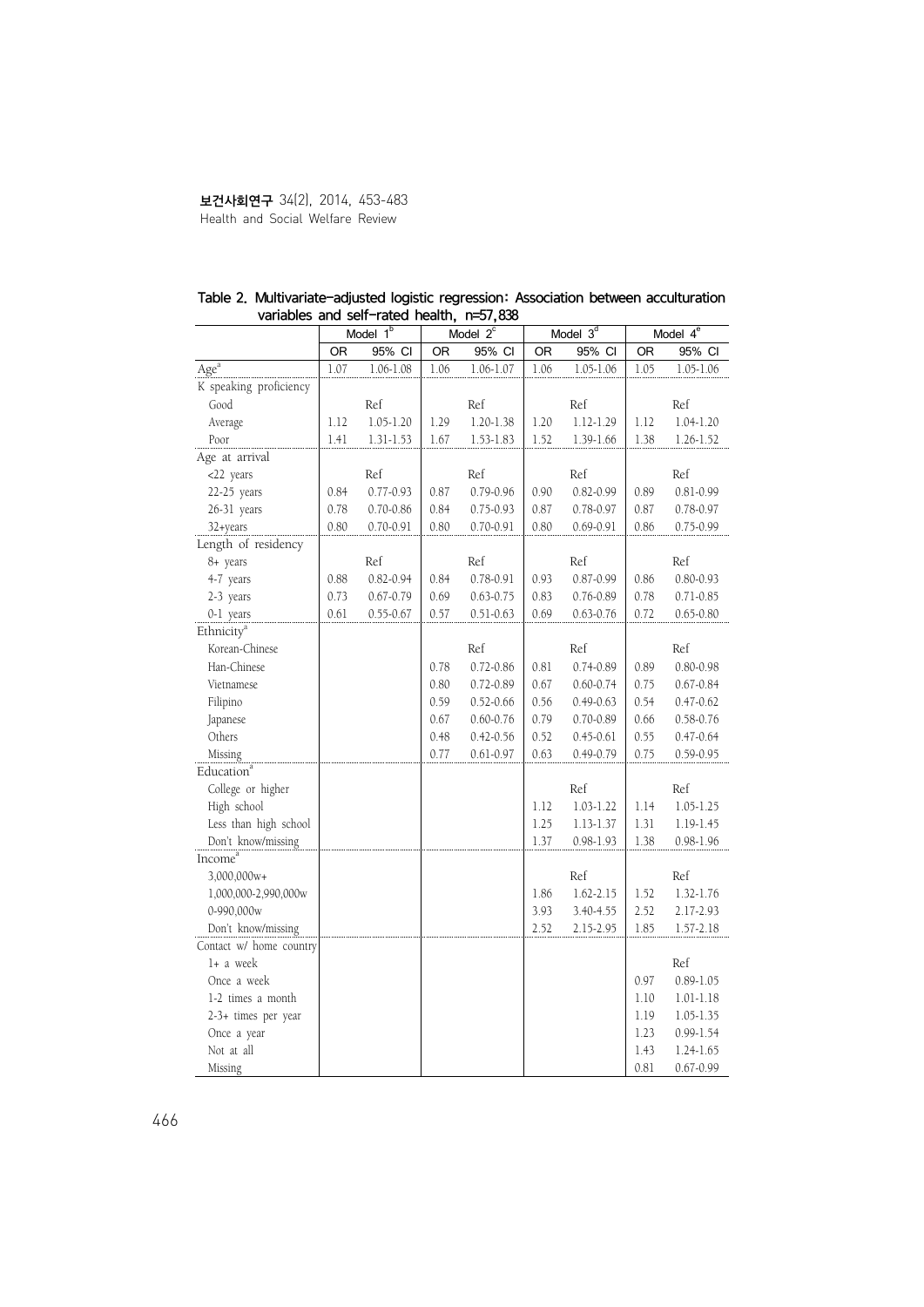|                                  | Model 1 <sup>b</sup> |        |           | Model $2^c$ |           | Model $3^{\overline{d}}$ | Model $4^e$ |               |  |
|----------------------------------|----------------------|--------|-----------|-------------|-----------|--------------------------|-------------|---------------|--|
|                                  | <b>OR</b>            | 95% CI | <b>OR</b> | 95% CI      | <b>OR</b> | 95% CI                   | <b>OR</b>   | 95% CI        |  |
| Advice from Koreans <sup>a</sup> |                      |        |           |             |           |                          |             |               |  |
| Yes                              |                      |        |           |             |           |                          |             | Ref           |  |
| No                               |                      |        |           |             |           |                          | 1.20        | 1.12-1.27     |  |
| Missing                          |                      |        |           |             |           |                          | 0.94        | $0.80 - 1.10$ |  |
| Discriminated <sup>a</sup>       |                      |        |           |             |           |                          |             |               |  |
| No                               |                      |        |           |             |           |                          |             | Ref           |  |
| Yes                              |                      |        |           |             |           |                          | 1.63        | 1.54-1.73     |  |
| Missing                          |                      |        |           |             |           |                          | 1.22        | $0.99 - 1.52$ |  |
| Life satisfaction <sup>a</sup>   |                      |        |           |             |           |                          |             |               |  |
| Very satisfied                   |                      |        |           |             |           |                          |             | Ref           |  |
| Satisfied                        |                      |        |           |             |           |                          | 1.05        | $0.95 - 1.17$ |  |
| Average                          |                      |        |           |             |           |                          | 1.60        | 1.44-1.77     |  |
| Dissatisfied                     |                      |        |           |             |           |                          | 2.78        | $2.42 - 3.18$ |  |
| Very dissatisfied                |                      |        |           |             |           |                          | 4.05        | 3.29-4.98     |  |
| Missing/not applicable           |                      |        |           |             |           |                          | 1.40        | 1.07-1.85     |  |
| Spouse satisfaction <sup>a</sup> |                      |        |           |             |           |                          |             |               |  |
| Very satisfied                   |                      |        |           |             |           |                          |             | Ref           |  |
| Satisfied                        |                      |        |           |             |           |                          | 0.97        | $0.89 - 1.07$ |  |
| Average                          |                      |        |           |             |           |                          | 1.21        | 1.09-1.34     |  |
| Dissatisfied                     |                      |        |           |             |           |                          | 1.64        | 1.41-1.91     |  |
| Very dissatisfied                |                      |        |           |             |           |                          | 1.77        | 1.42-2.19     |  |
| Missing/not applicable           |                      |        |           |             |           |                          | 1.52        | 1.33-1.74     |  |
| In-law satisfaction <sup>a</sup> |                      |        |           |             |           |                          |             |               |  |
| Very satisfied                   |                      |        |           |             |           |                          |             | Ref           |  |
| Satisfied                        |                      |        |           |             |           |                          | 1.06        | $0.94 - 1.19$ |  |
| Average                          |                      |        |           |             |           |                          | 1.14        | $1.01 - 1.28$ |  |
| Dissatisfied                     |                      |        |           |             |           |                          | 1.61        | 1.36-1.90     |  |
| Very dissatisfied                |                      |        |           |             |           |                          | 1.50        | 1.20-1.87     |  |
| Missing/not applicable           |                      |        |           |             |           |                          | 1.23        | 1.10-1.38     |  |

Note:<sup>a</sup> Odds ratios are based on the model using Korean speaking ability as the acculturation <sup>b</sup> Model 1 is adjusted for only age.<br>
<sup>c</sup> Model 2 is adjusted for age and ethnicity.<br>
<sup>d</sup> Model 3 is adjusted for age, ethnicity, education, and income.<br>
<sup>e</sup> Model 4 is adjusted for all covariates.

1.3 times the odds of having poor self-rated health compared to those with university or higher education (OR=1.31; 95% CI: 1.19-1.45). Those who did not seek advice from native Koreans (OR= 1.20; 95% CI: 1.12-1.27) and who had experienced discrimination (OR= 1.63; 95% CI: 1.53-1.73) also had greater odds of having poor self-rated health.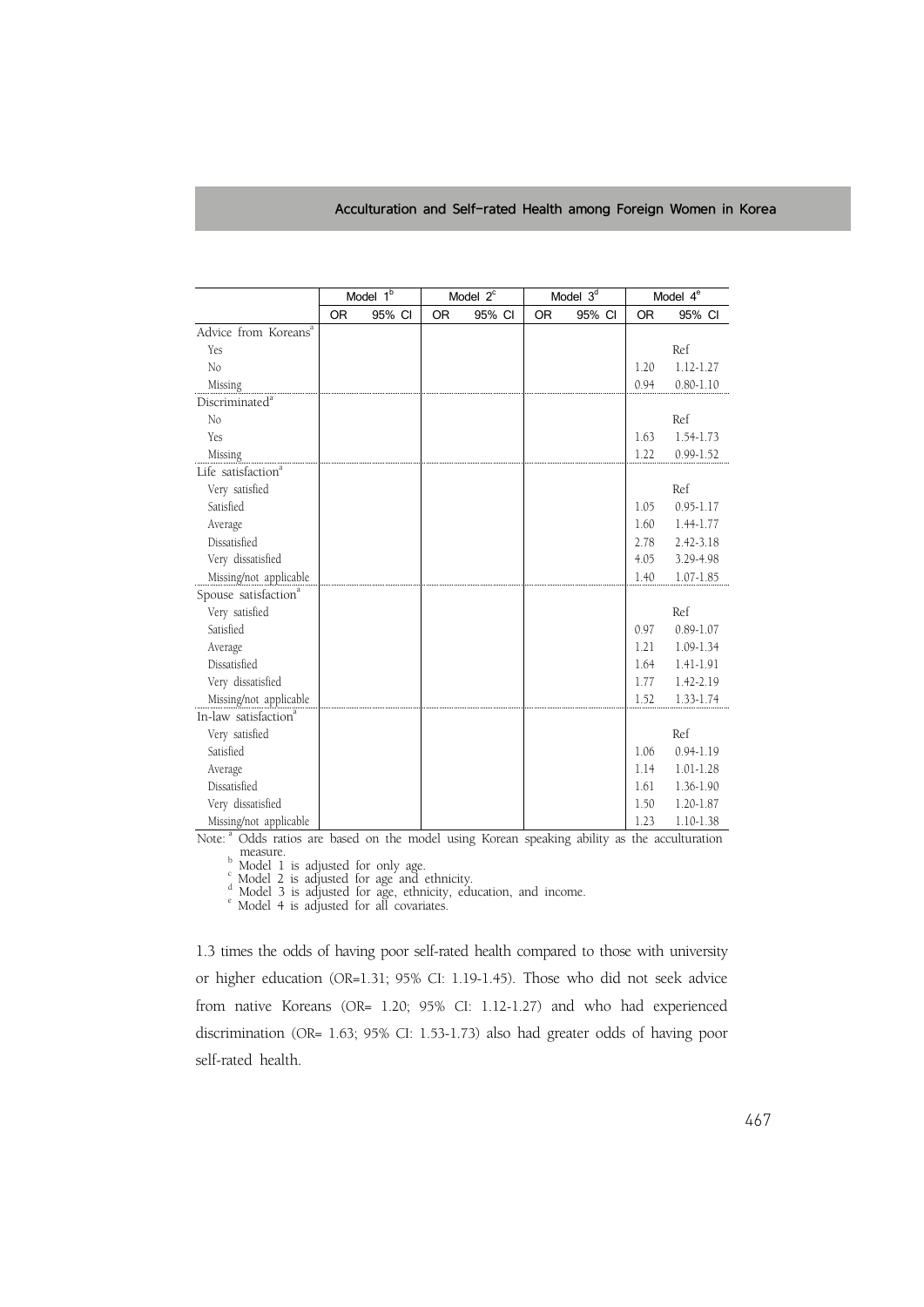보건사회연구 34(2), 2014, 453-483 Health and Social Welfare Review

#### **2. Age at Arrival**

Age at arrival and length of residency showed opposite trends in comparison to Korean speaking proficiency. Those who were less acculturated, meaning that they arrived in Korea at later ages, had lower odds for having poor self-rated health. For example, compared to those who arrived younger than 22 years of age, those who had arrived from 22 to 25 years had 11% decreased odds (OR=0.89; 95% CI: 0.81-0.99), those who had arrived from 26 to 31 had 13% decreased odds (OR=0.87; 95% CI: 0.78-0.97), and those who had arrived at age 32 or older had 14% decreased odds of having poor self-rated health (OR=0.86; 95% CI: 0.75-0.99) after adjusting for all covariates. Similar trends were observed in terms of how the odds ratios behaved when ethnicity was added to the model. However, when the socioeconomic variables (education and income) were added to the model, the odds ratios either increased or stayed the same. For instance, the odds ratios increased from 0.87 to 0.90 for 22-25 years vs. less than 22 years, 0.84 to 0.87 for 26-31 years vs. less than 22 years, and 0.80 remained the same for 32+ years vs. less than 22 years. However, compared to Korean speaking proficiency, magnitude of association was lower between age at arrival and self-rated health status.

## **3. Length of Residency**

When examining the association between length of residency and self-rated health, a similar trend was observed as for age at arrival. Those who were less acculturated, meaning that they have resided in Korea for a shorter time, were found to have lower odds of having poor self-rated health. For length of residency, the decreased odds ranged from 14% to 28% when compared to 4 to 7 years of residency (OR=0.86; 95% CI: 0.80-0.93), 2-3 years (OR=0.78; 95% CI: 0.71-0.85), and 0 to 1 years of residency (OR=0.72; 95% CI: 0.65-0.80) to 8 or more years of residency. When ethnicity was added to the model, the odds ratios became attenuated and decreased,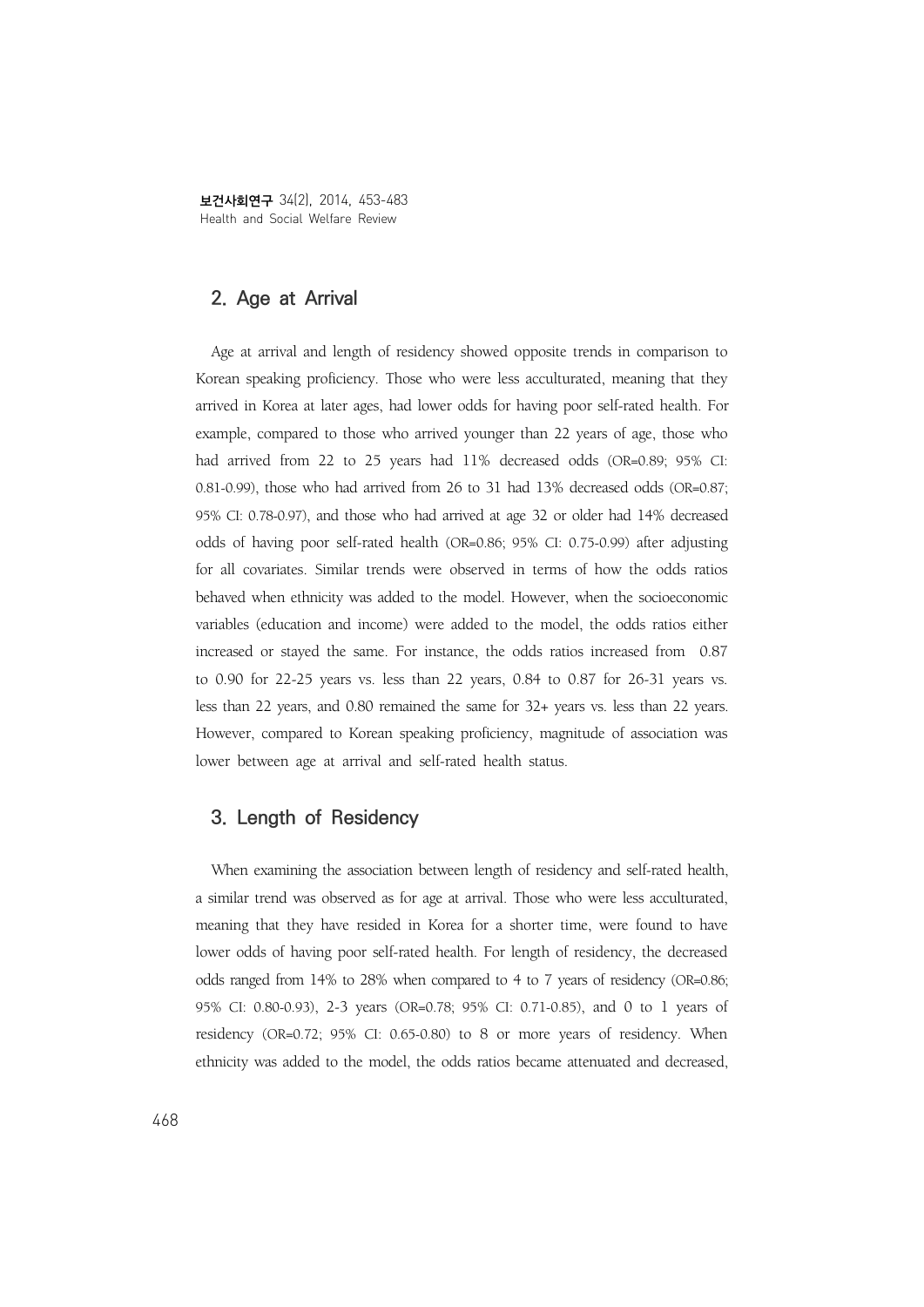unlike with Korean speaking ability and age at arrival where the opposite trend was observed. For instance, the odds ratios decreased from 0.88 to 0.84 for 4-7 years vs. 8+ years, 0.73 to 0.69 for 2-3 years vs. 8+ years, and 0.61 to 0.57 for 0-1 years vs. 8+ years. The odds ratios again increased when the socioeconomic variables (education and income) were added to the models from 0.84 to 0.93 for 4-7 years vs. 8+ years, 0.69 to 0.83 for 2-3 years vs. 8+ years, and 0.57 to 0.69 for 0-1 years vs. 8+ years.

### **4. Interaction**

Interaction was tested independently between the acculturation measures and the potential effect modifiers including education, income, life satisfaction, advice from native Koreans, and experience of discrimination. For Korean speaking proficiency, significant interactions were found between speaking skills and the following covariates in predicting health status: education (p<0.01), income (p<0.0001), and discrimination (p<0.0001). Marginally significant interactions were found between age at arrival and the following covariates in predicting health status: income (p=0.07) and advice from Koreans (p=0.08). Significant interactions were found between length of residency and the following covariates in predicting health status: education ( $p<0.05$ ) and income ( $p<0.05$ ). The stratified results for the significant interactions are illustrated in Tables 3-7.

When the association between Korean speaking proficiency and self-rated health was stratified by education, the association only remained significant for the poor vs. good Korean speaking proficiency groups with the exception of those in high school for which the association was also significant for average vs. good Korean speaking proficiency. The association between Korean speaking ability and self-rated health was strongest among those with high education. When stratified by income, the association again remained significant for poor vs. good Korean speaking proficiency, with the strongest association being for those with 3,000,000w which was the highest income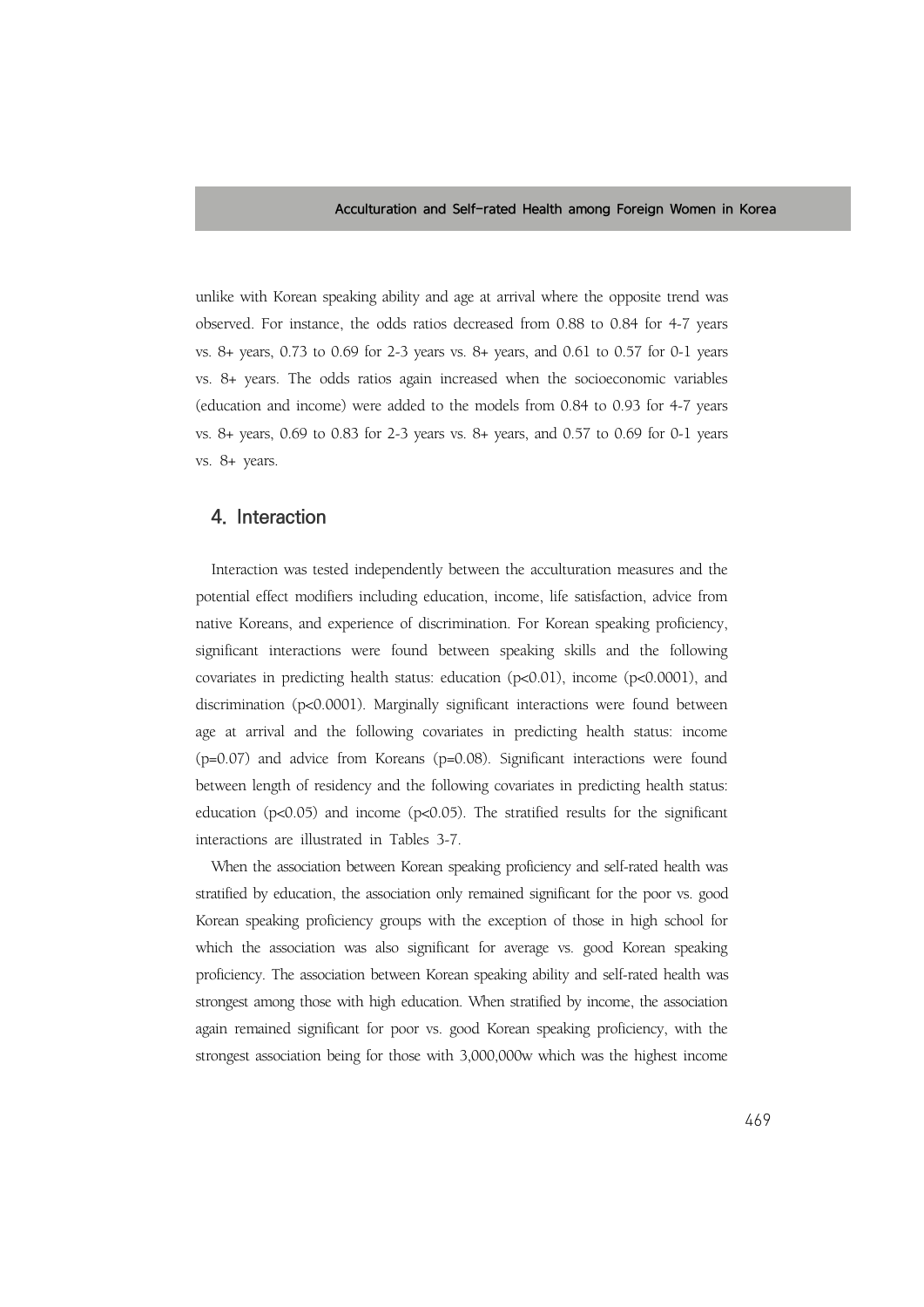|                                |                |                       | Education      |                                        |      |                             |                |                                   |                                      |               |  |  |  |  |
|--------------------------------|----------------|-----------------------|----------------|----------------------------------------|------|-----------------------------|----------------|-----------------------------------|--------------------------------------|---------------|--|--|--|--|
|                                |                | Crude<br>$(n=57,838)$ |                | Less than high<br>school<br>(n=20,569) |      | High school<br>$(n=24,774)$ |                | College or higher<br>$(n=12,073)$ | Do not know/<br>missing<br>$(n=422)$ |               |  |  |  |  |
|                                | 0 <sub>R</sub> | 95% CI                | 0 <sub>R</sub> | 95%<br>C                               | 0R   | 95% CI                      | 0 <sub>R</sub> | 95% CI                            | 0R                                   | 95% CI        |  |  |  |  |
| Korean speaking<br>proficiency |                |                       |                |                                        |      |                             |                |                                   |                                      |               |  |  |  |  |
| Good                           |                | Ref                   |                | Ref                                    |      | Ref                         |                | Ref                               |                                      | Ref           |  |  |  |  |
| Average                        | 1.12           | 1.04-1.20             | 0.96           | $0.85 - 1.08$                          | 1.23 | 1.11-1.37                   | 1.16           | $0.97 - 1.39$                     | 1.44                                 | $0.47 - 4.38$ |  |  |  |  |
| Poor                           | 1.38           | 1.26-1.52             | 1.25           | $1.08 - 1.45$                          | 1.47 | $1.27 - 1.69$               | 1.41           | $1.13-1$<br>.77                   | 3.98                                 | 1.03-15.40    |  |  |  |  |

#### Table 3. Association between Korean speaking proficiency and self-rated health by education

#### Table 4. Association between Korean speaking proficiency and self-rated health by income

|                                |      | Income                |                            |               |                                        |               |      |                            |                                        |           |  |  |  |
|--------------------------------|------|-----------------------|----------------------------|---------------|----------------------------------------|---------------|------|----------------------------|----------------------------------------|-----------|--|--|--|
|                                |      | Crude<br>$(n=57,838)$ | 0-990,000w<br>$(n=11,779)$ |               | 1,000,000-<br>2,990,000w<br>(n=32,497) |               |      | 3,000,000w+<br>$(n=4.674)$ | Do not know/<br>missing<br>$(n=8,888)$ |           |  |  |  |
|                                | 0R   | 95% CI                | 0R                         | 95%<br>-C I   | 0R                                     | 95% CI        | 0R   | 95% CI                     | 0R                                     | 95% CI    |  |  |  |
| Korean speaking<br>proficiency |      |                       |                            |               |                                        |               |      |                            |                                        |           |  |  |  |
| Good                           |      | Ref                   |                            | Ref           |                                        | Ref           |      | Ref                        |                                        | Ref       |  |  |  |
| Average                        | 1.12 | 1.04-1.20             | 1.00                       | $0.88 - 1.13$ | 1.14                                   | $1.03 - 1.26$ | 1.33 | $0.93 - 1.90$              | 1.32                                   | 1.05-1.65 |  |  |  |
| Poor                           | 1.38 | 1.26-1.52             | 1.35                       | 1.14-1.59     | 1.40                                   | 1.22-1.59     | 1.89 | 1.20-2.96                  | 1.44                                   | 1.11-1.86 |  |  |  |

#### Table 5. Association between Korean speaking proficiency and self-rated health by discrimination

|                                |                       |           |      |                      |      | Experience of discrimination |                                      |               |  |
|--------------------------------|-----------------------|-----------|------|----------------------|------|------------------------------|--------------------------------------|---------------|--|
|                                | Crude<br>$(n=57,838)$ |           |      | Yes<br>$(n=19, 174)$ |      | No<br>$(n=37,613)$           | Do not know/<br>missing<br>(n=1,051) |               |  |
|                                | 0R                    | 95% CI    | 0 R  | 95% CI               | 0R   | 95% CI                       | 0R                                   | 95% CI        |  |
| Korean speaking<br>proficiency |                       |           |      |                      |      |                              |                                      |               |  |
| Good                           |                       | Ref       |      | Ref                  |      | Ref                          |                                      | Ref           |  |
| Average                        | 1.12                  | 1.04-1.20 | 1.23 | 1.11-1.36            | 1.03 | $0.93 - 1.14$                | 0.76                                 | $0.42 - 1.38$ |  |
| Poor                           | 1.38                  | 1.26-1.52 | 1.49 | 1.30-1.72            | 1.29 | 1.13-1.46                    | 1.26                                 | $0.63 - 2.51$ |  |

category. When the results were stratified by experience of discrimination, the association between Korean speaking skills and self-rated health was only significant at all levels for those who have experienced discrimination, with the strongest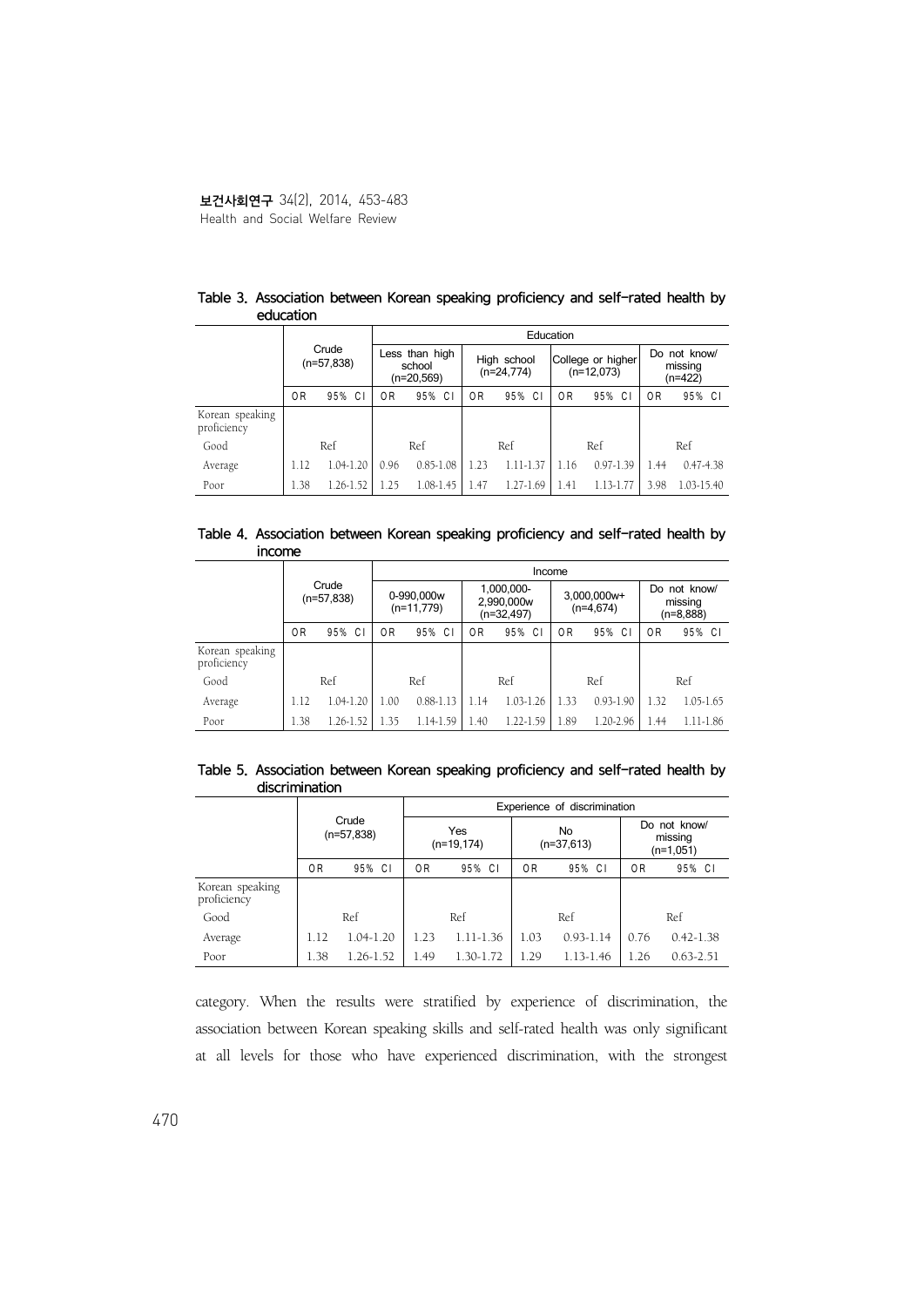|                        |                       |               | Education                              |               |      |               |                             |               |                                   |                                    |  |  |
|------------------------|-----------------------|---------------|----------------------------------------|---------------|------|---------------|-----------------------------|---------------|-----------------------------------|------------------------------------|--|--|
|                        | Crude<br>$(n=57.838)$ |               | Less than high<br>school<br>(n=20,569) |               |      |               | High school<br>$(n=24,774)$ |               | College or higher<br>$(n=12,073)$ | Do not know/<br>missing<br>(n=422) |  |  |
|                        | 0 <sub>R</sub>        | 95% CI        | 0 R                                    | 95% CI        | 0R   | 95% CI        | 0 <sub>R</sub>              | 95% CI        | 0R                                | 95% CI                             |  |  |
| Length of<br>residency |                       |               |                                        |               |      |               |                             |               |                                   |                                    |  |  |
| 8+ years               |                       | Ref           |                                        | Ref           |      | Ref           |                             | Ref           |                                   | Ref                                |  |  |
| 4-7 years              | 0.86                  | $0.80 - 0.93$ | 0.75                                   | $0.66 - 0.85$ | 0.88 | $0.79 - 0.98$ | 0.90                        | $0.75 - 1.08$ | 2.85                              | $0.81 - 10.01$                     |  |  |
| 2-3 years              | 0.78                  | $0.71 - 0.85$ | 0.64                                   | $0.56 - 0.75$ | 0.83 | $0.73 - 0.95$ | 0.81                        | $0.64 - 1.03$ | 2.13                              | $0.59 - 7.64$                      |  |  |
| 0-1 years              | 0.72                  | $0.65 - 0.80$ | 0.62                                   | $0.52 - 0.73$ | 0.72 | $0.61 - 0.86$ | 0.81                        | $0.62 - 1.07$ | 1.14                              | $0.24 - 5.35$                      |  |  |

Table 6. Association between length of residency and self-rated health by education

|  | Table 7. Association between length of residency and self-rated health by income |  |  |  |  |  |  |  |  |  |  |
|--|----------------------------------------------------------------------------------|--|--|--|--|--|--|--|--|--|--|
|--|----------------------------------------------------------------------------------|--|--|--|--|--|--|--|--|--|--|

|                        | Income                |               |                            |               |      |                                          |      |                            |                                      |               |  |
|------------------------|-----------------------|---------------|----------------------------|---------------|------|------------------------------------------|------|----------------------------|--------------------------------------|---------------|--|
|                        | Crude<br>$(n=57.838)$ |               | 0-990,000w<br>$(n=11,779)$ |               |      | 1,000,000-<br>2,990,000w<br>$(n=32,497)$ |      | 3,000,000w+<br>$(n=4.674)$ | Do not know/<br>missing<br>(n=8,888) |               |  |
|                        | 0 <sub>R</sub>        | 95% CI        | 0R                         | 95%<br>C I    | 0R   | 95% CI                                   | 0 R  | 95% CI                     | 0R                                   | 95% CI        |  |
| Length of<br>residency |                       |               |                            |               |      |                                          |      |                            |                                      |               |  |
| 8+ years               |                       | Ref           |                            | Ref           |      | Ref                                      |      | Ref                        |                                      | Ref           |  |
| 4-7 years              | 0.86                  | $0.80 - 0.93$ | 0.81                       | $0.71 - 0.93$ | 0.89 | $0.81 - 0.99$                            | 0.84 | $0.58 - 1.21$              | 0.78                                 | $0.62 - 1.00$ |  |
| 2-3 years              | 0.78                  | $0.71 - 0.85$ | 0.65                       | $0.55 - 0.76$ | 0.86 | $0.76 - 0.97$                            | 0.67 | $0.43 - 1.05$              | 0.76                                 | 0.58-0.99     |  |
| 0-1 years              | 0.72                  | $0.65 - 0.80$ | 0.60                       | $0.48 - 0.73$ | 0.76 | $0.65 - 0.88$                            | 0.84 | $0.51 - 1.40$              | 0.69                                 | $0.52 - 0.91$ |  |

association found among participants who have experienced discrimination.

For length of residency and self-rated health by education, the association remained significant for only the less than high school and high school education groups. The associations were stronger for the less than high school category and those who were more acculturated and who have resided in Korea for longer having worse self-rated health. When stratified by income, only the up to 990,000w and the 1,000,000w-2,990,000w group showed significant associations. Stronger associations were found for the up to 990,000w group with those who were more acculturated and resided in Korea having worse self-rated health.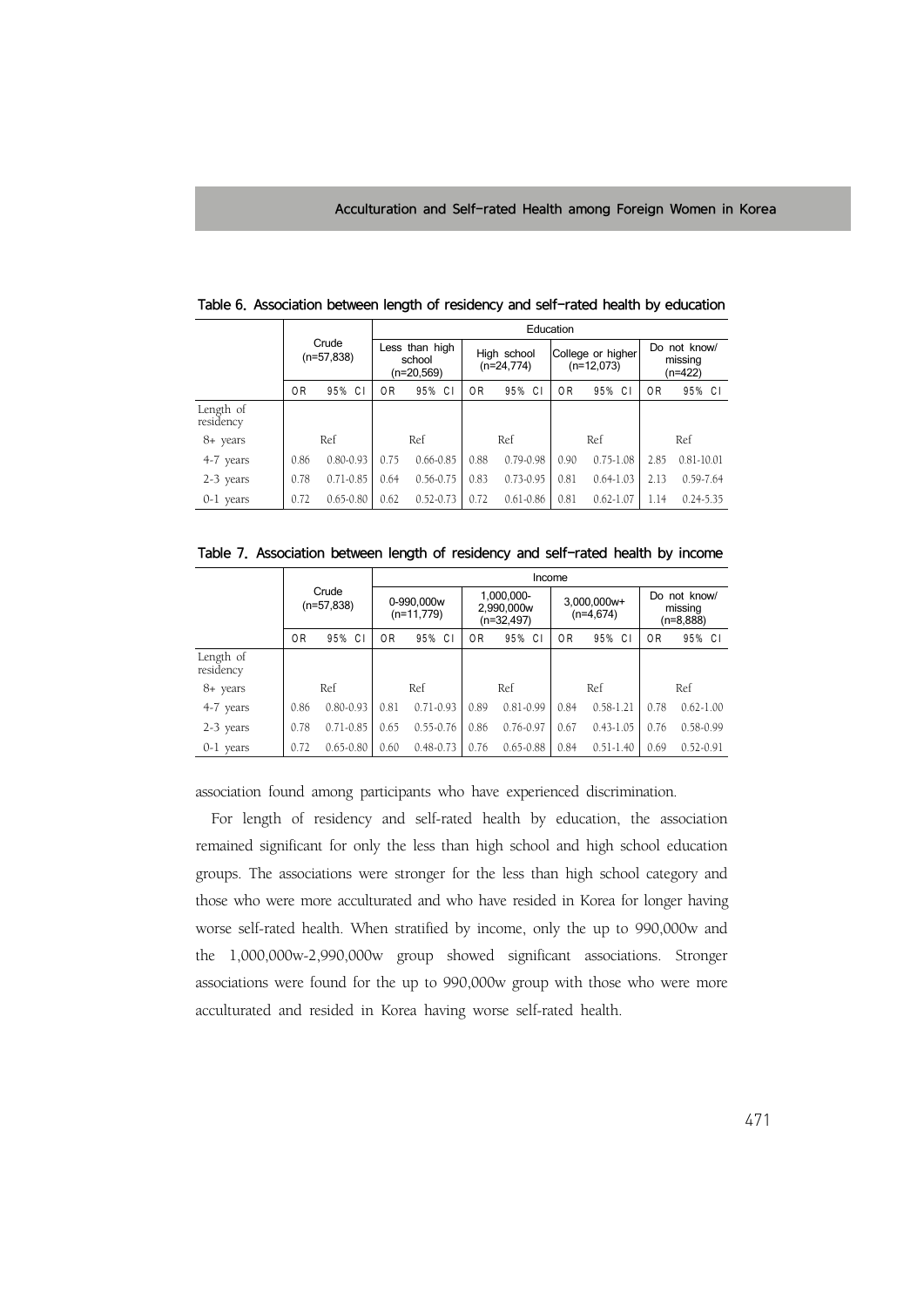보건사회연구 34(2), 2014, 453-483 Health and Social Welfare Review

# **Ⅳ. Discussion**

This study utilized multiple acculturation measures to examine the association between acculturation and self-rated health to better elucidate the complexities of acculturation. Previous studies have not included social support, life satisfaction, and discrimination variables as covariates in their examination, which may play underlying roles in this association (Kim-Roh, 2000; Finch and Vega, 2003; Gee et al., 2006; Ahn, 2008; Chung and Han, 2009; Yang, 2010; Im, 2010; Sung et al., 2013). When Koreans were surveyed by the Women's Development Institute in 2007, respondents ranked self-identification as Korean, Korean language, and maintaining Korean nationality as the top three most important elements to be a genuine Korean illustrating the high importance that Koreans place on Korean language skills (Lee, 2009). Language ability within a host country can have not only social benefits, but also financial ones with language proficiency having been found to be positively associated with employment probabilities among immigrants in the United Kingdom (Dustmann and Fabbri, 2003).

### **1. Korean Speaking Proficiency**

Similar to the existing literature, the findings from this study also support greater acculturation in terms of language proficiency being associated with better health (Patel et al., 2003; Akresh and Frank, 2008; Okafor et al. 2013). A study of multicultural immigrants in the U.S. found that speaking English well and speaking English with friends increased the odds of reporting excellent current health (Akresh and Frank, 2008). In addition, using a language acculturation scale, older Mexican-Americans with low language acculturation were found to have worse self-rated health than those with high levels of language acculturation (Patel et al., 2003). Korean speaking ability has also been found to be positively associated with health status of foreign wives in the Korean literature (Lee, 2009; Jun et al., 2009). One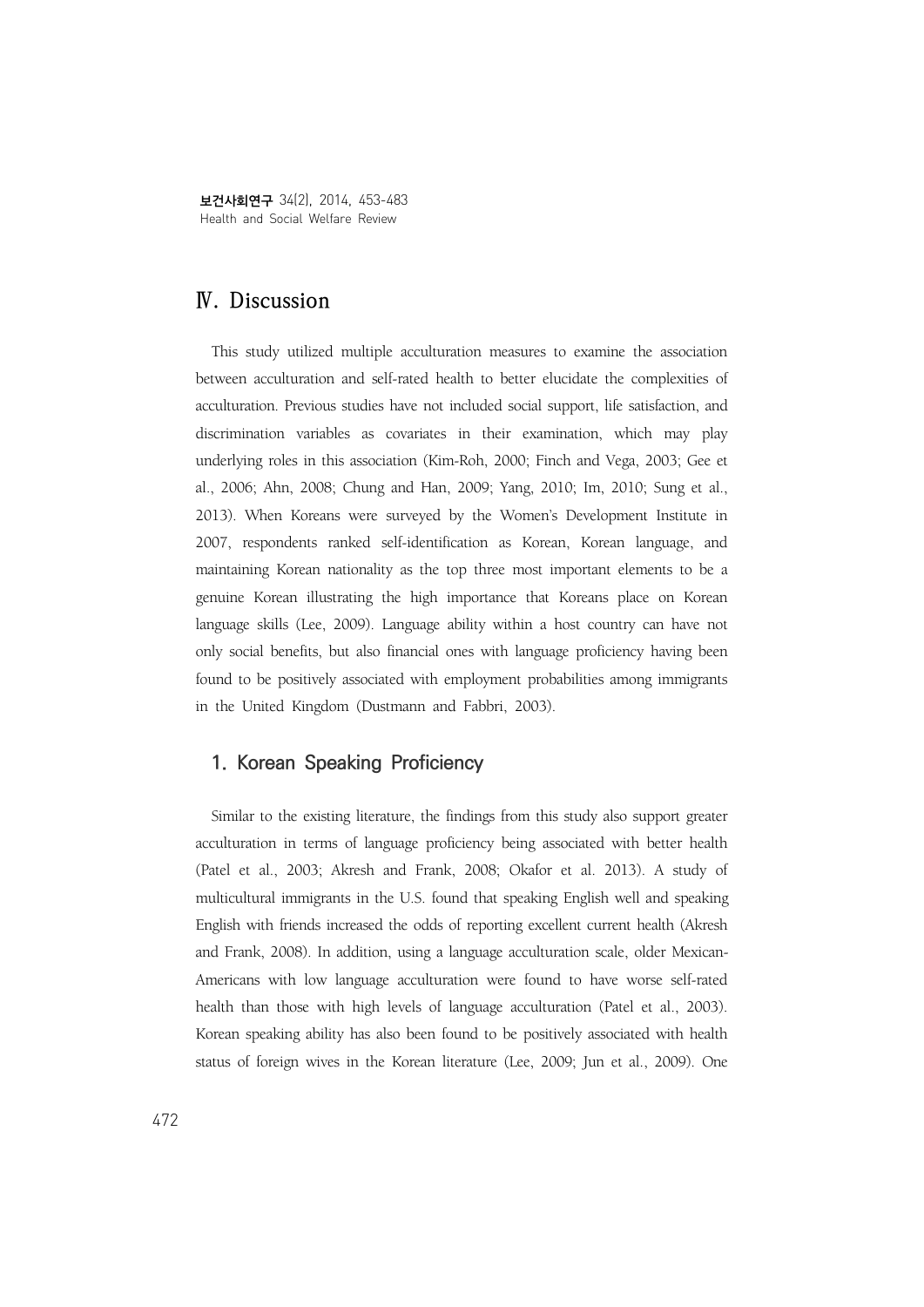of the main reasons for higher language proficiency being associated with better health may be that better language capability increases access to health related information in addition to general information that may be indirectly associated with health.

Findings from the analysis of interaction between Korean speaking proficiency and level of education also indicate that among those who are highly educated, the gap in self-reported health status between good Korean speaking proficiency and poor is larger. This implies that among highly educated individuals (those who are more likely to better understand health messages), the gap in self-reported health by Korean speaking proficiency is larger. Similar explanations can be applied to level of income as a significant effect modifier.

Moreover, discrimination was another significant effect modifier for the association between Korean speaking proficiency and self-reported health. One of the main reasons for foreign women being discriminated against in Korea may be due to lower language proficiency. If one speaks better Korean, she is less likely to be discriminated against than another woman who does not speak Korean well. Therefore, it is possible that among women who have experienced discrimination, different levels of Korean speaking proficiency lead to a larger gap in self-reported health status; that the odds of reporting poor health among women of poor Korean speaking proficiency is greater among women who have experienced discrimination compared to those who have not experienced discrimination.

Another potential explanation of seeing effect modification by levels of education, income, and discrimination may be attributable to the larger proportion of individuals with less education, lower income, and experience of discrimination that reported being sick or having had an accident in the past two weeks. This could have contributed to their subsequent self-rated health. For education, 10.3% of those with less than high school education (83.6% no, 6.1% missing), 11.5% of those with a high school education (83.1% no; 5.4% missing), and 10.1% of those with college or higher education (85.3% no; 4.6% missing) had been sick or been in an accident in the past two weeks. When examining annual income, 15.5% of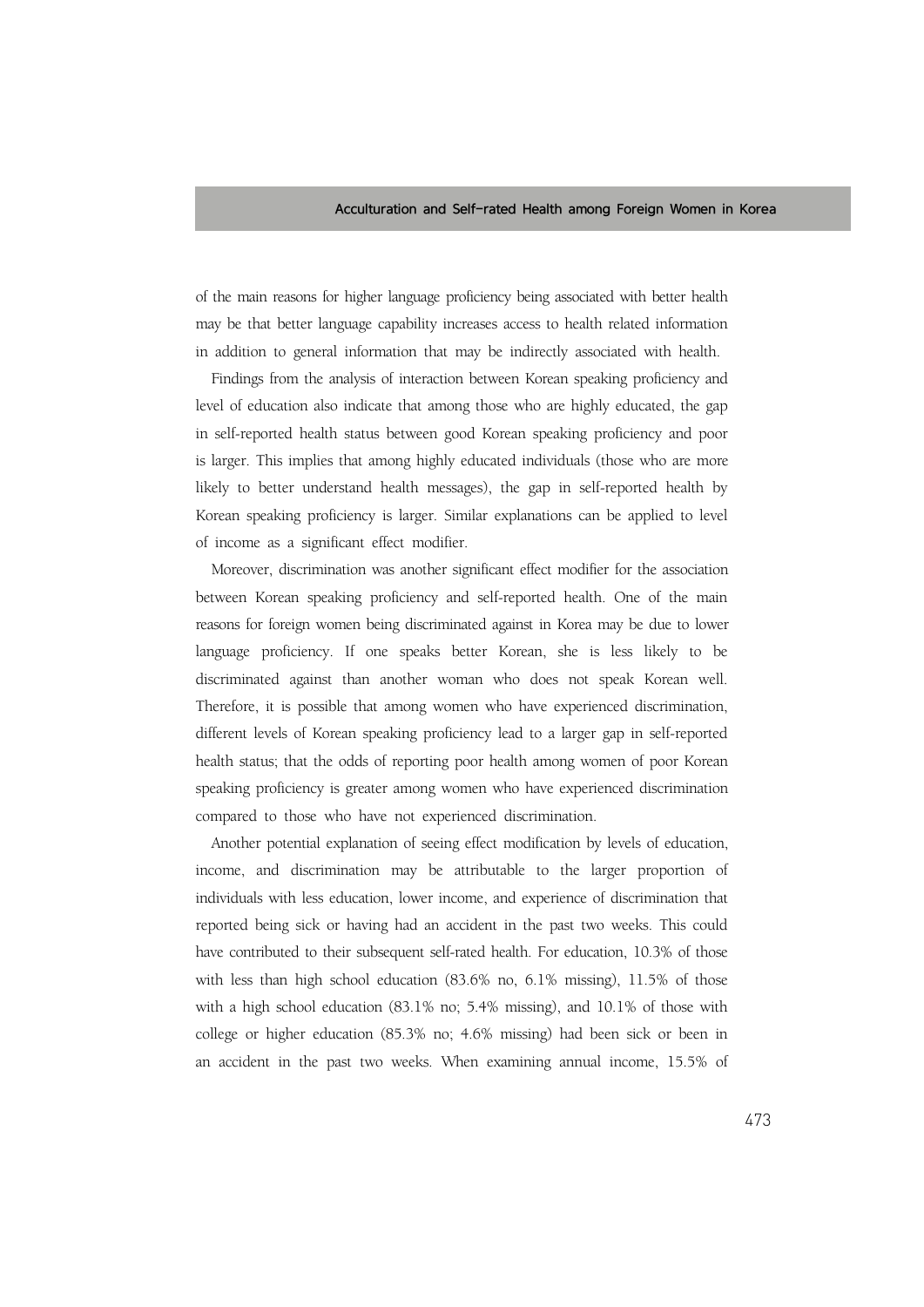subjects with incomes up to 990,000w (78.6% no; 5.9% missing), 10.1% for those with incomes between 1,000,000w-2,990,000w (85.6% no; 4.3% missing), and 8.3% for those with over 3,000,000w (87.8% no; 3.9% missing) had been sick or been in an accident in the past two weeks. For discrimination, 15.8% of those who had experienced discrimination (79.5% no; 4.7% missing) and 8.3% of those who had not (86.7% no; 5.0% missing) had been sick or had been in an accident in the past two weeks.

## **2. Age at Arrival**

Unlike previous studies, the current study found increased age at arrival to be associated with better self-rated health (Leao et al., 2009). A study of Swedish immigrants found that those who had immigrated at later ages had worse self-rated health as compared to Sweden-born individuals. However, it is important to consider the different context of immigration and the characteristics of immigrants to Sweden from those to Korea. For example, the immigrant population to Sweden is more homogeneous and primarily from Finland or an Organization for Economic Co-operation and Development (OECD) country (Leao et al., 2009). Another study examining African immigrants in the U.S. also found an association between increasing age at immigration and worse self-rated health (Okafor et al., 2013). On the other hand, the majority of foreigners in Korea are from Asian countries that are relatively less developed. Most of our subjects (85%) are from China, Vietnam, or the Philippines. Foreign wives who came to Korea at younger ages tend to be from poorer households in less developed countries as compared to those who came to Korea at older ages (Kim, 2010; Kim, 2013a).

## **3. Length of Residency**

The findings from this study are supported by the existing literature, which has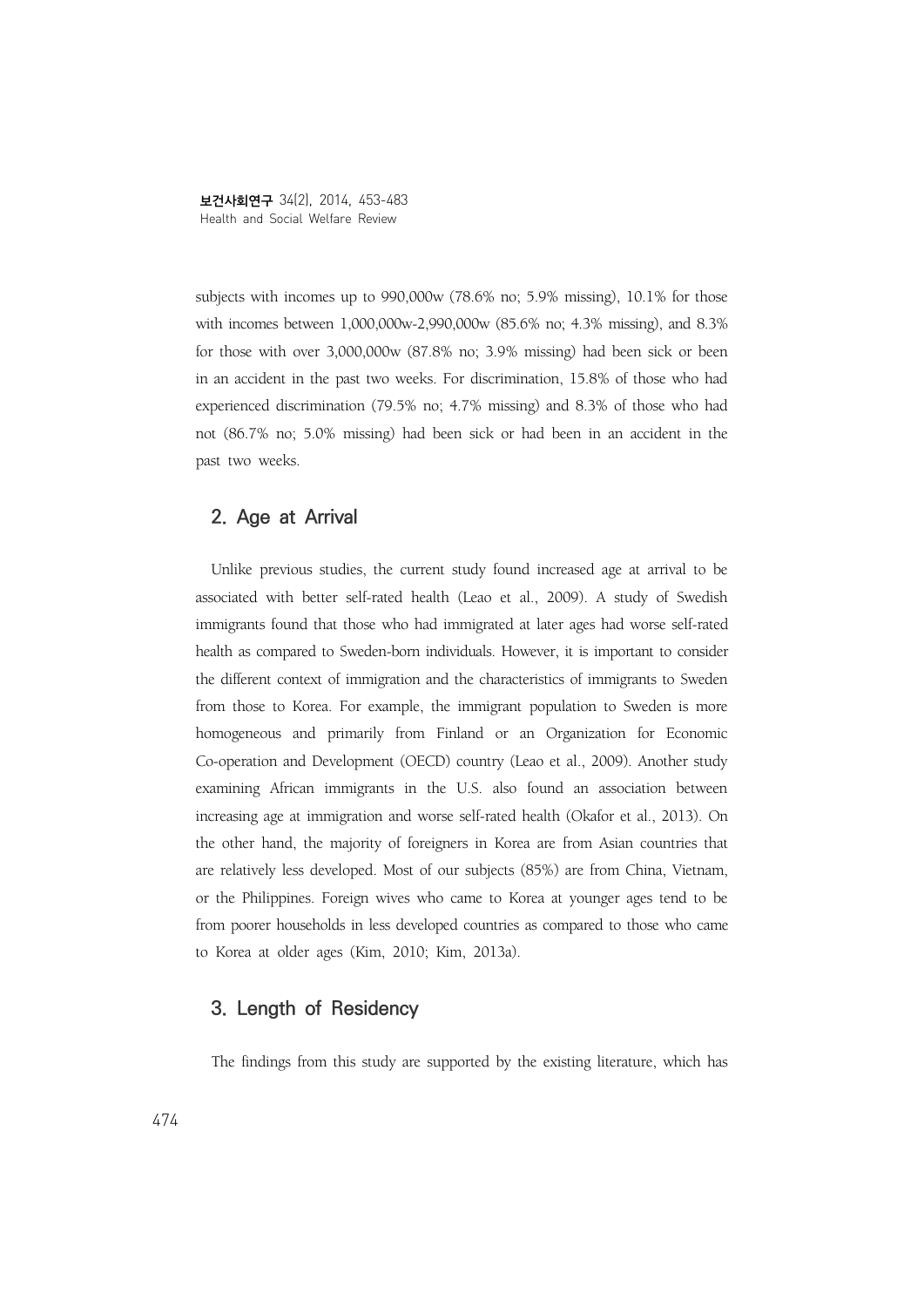found shorter length of residency to be associated with lower odds for having poor self-rated health (Finch and Vega, 2003; Leao et al., 2009; Okafor et al., 2013). For instance, a study examining immigrants in Sweden found that immigrants who have resided in Sweden for 0 to 7 years had 1.46 times the odds of reporting poor self-rated health as compared to natives, while those who have resided in Sweden for 8-14 years had 2.02 times the odds (Leao et al., 2009). Similar results were also found in another study, which examined acculturation and self-rated health among African immigrants in the U.S. (Okafor et al., 2013). Compared to those who had resided in the U.S. for less than a year, those who had resided for 1-4 years had 63% increased odds and those who had resided for 5 or more years had 45% increased odds of having worse self-rated health (Okafor et al., 2013). Another study examining acculturation and health change among a multi-ethnic group of U.S. immigrants found that longer residency was associated with worse health change (Lee et al., 2013c). Those who had been in the U.S. for 1-5 years had 2.69 times, for 6-10 years had 5.24 times, for 11-15 years had 6.20 times, and for more than 15 years had 6.61 times the odds of reporting a worse change in health compared to those who had been in the U.S. for less than a year (Lee et al., 2013c).

For some of our study participants, it may be possible that living longer in Korea is associated with unhealthy lifestyle changes, such as less physical activity or more westernized foods, less access to resources, greater isolation, and greater exposure to unpleasant working/living environments, compared to when they were living in their home countries. Our results from the interaction analysis indicate that less educated and lower income group participants demonstrate larger gaps between length of residency and self-reported health. Moreover, it is likely that those who have lived in Korea longer might have experienced more discrimination, although we did not find a significant interaction between length of residence and discrimination (Kim et al., 2010; MOGEF, 2013; Kim, 2013a ).

When comparing those who are employed and have experience of discrimination, 42.6% of those who have experienced discrimination are currently employed (27.4%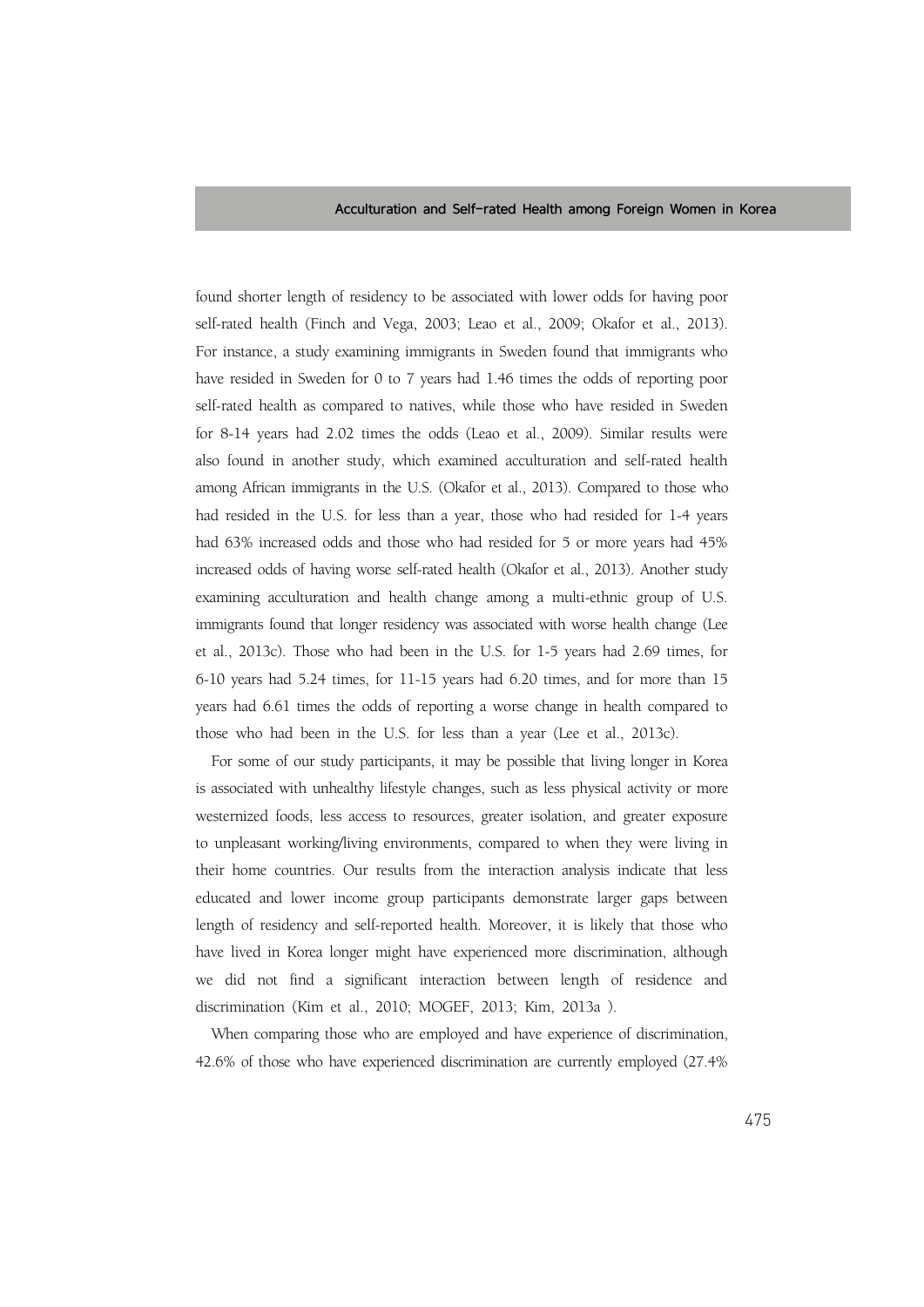not currently employed; 30.0% never employed) suggesting that there may be discrimination arising from the workplace, which could contribute to poorer self-rated health (Schulz et al., 2006). Discrimination has been found in a previous study of African American women to be significantly associated with worse depressive symptoms and poorer self-rated general health adjusting for age, education, or income (Schulz et al., 2006).

# **4. Strengths and Limitations**

There are limitations of the current study which should be noted. First, this study uses a cross-sectional design and therefore, causation cannot be inferred. In addition, another limitation of this study is that information on health status prior to immigration and previous diagnosis of health conditions, particularly chronic conditions, was not asked in the survey. As a result, this data was not available for such an analysis. Another study examining language acculturation (specifically English proficiency) and self-rated health among African immigrants in the U.S. found pre-migration health and previous chronic disease diagnosis to be significantly associated with self-rated health (Okafor et al., 2013). For instance, those who had worse health before immigrating and those with a chronic disease diagnosis were found to have poorer self-rated health in this study. Lastly, participants from different countries may perceive self-reported health differently based on their concept of health stemming from different cultural background.

Despite these limitations, this study helps to address the gap in the literature by examining the relationship between acculturation and health among the growing foreign population in Korea (Kweon and Park, 2007; Chung and Han, 2009; Jun et al., 2009; Im, 2010; Yang, 2010). In order to capture different aspects of acculturation, we used three measures of acculturation to examine the association with self-rated health among foreign women in Korea: Korean speaking proficiency, age at arrival, and length of residency. Furthermore, this study also included social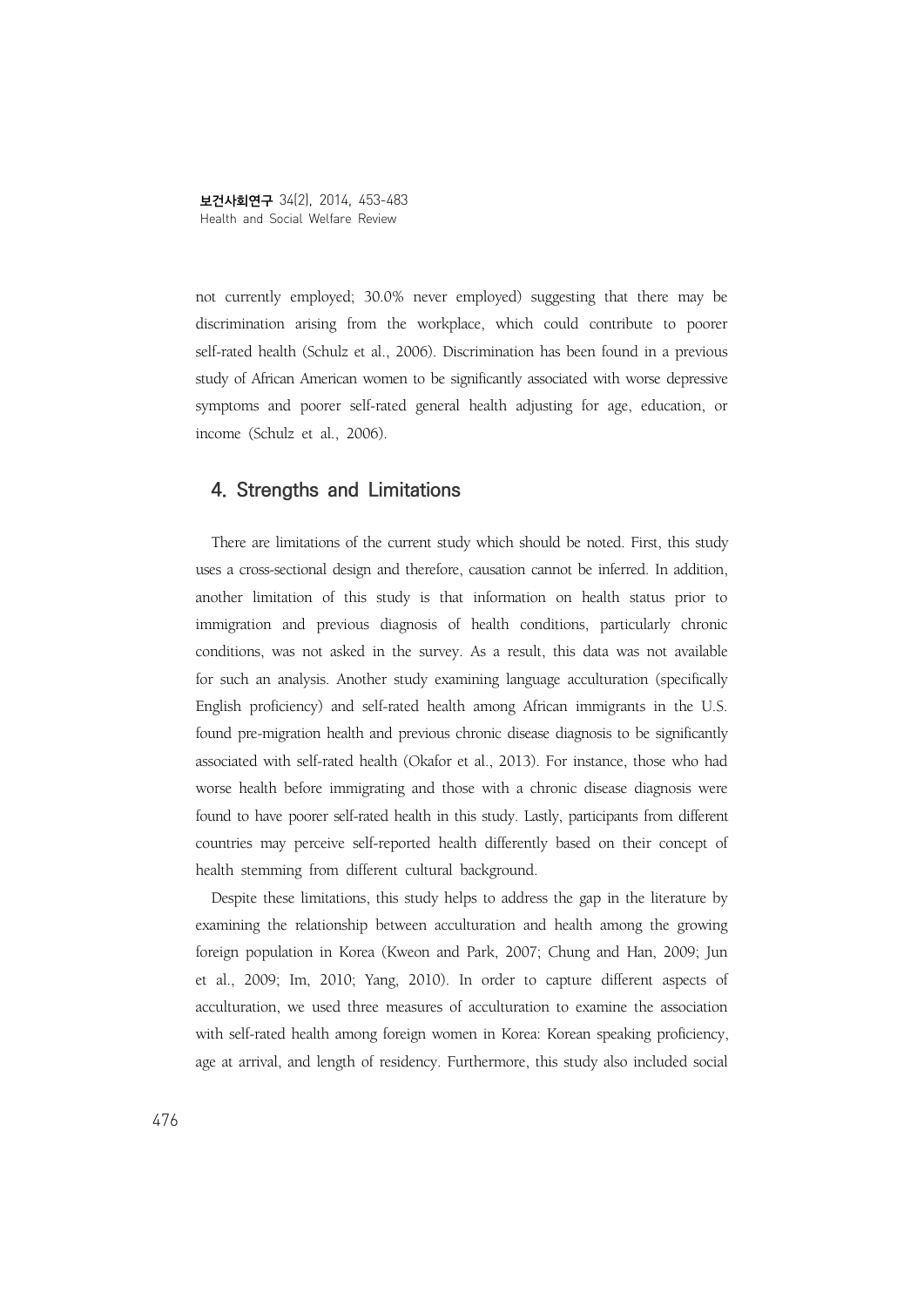support, life satisfaction, and discrimination as covariates and examined other socioeconomic variables and discrimination as effect modifiers in its examination of the association between acculturation and self-rated health.

Given the mixed findings that were observed among the different measures of acculturation, further studies are needed to explore the association between acculturation and self-rated health and to better understand the underlying mechanisms. The findings from this study suggest that educational programs and interventions geared towards improving Korean speaking ability among foreign women in Korea may be promising and beneficial in improving the health of foreign women in Korea.

이선민은 서울대학교에서 보건학 석사, 하버드대학교에서 사회역학 박사학위를 받았으며, 2004-2006년 콜로라도대학교 조교수, 그리고 2006년부터 메릴랜드대학교에서 부교수로 재직 중이다. 주요 관심분야는 보건학, 사회역학과 암 예방 연구이며, 현재 아시아계 미국인의 건강과 질병에 관한 다수의 연구를 진행하고 있다. (E-mail: sunmin@umd.edu)

김두섭은 서울대학교에서 문학 석사, 브라운대학교에서 사회학 박사학위를 받았으며, 1983-1984 년 동서문화센터(East-West Center) 연구원, 그리고 1984년부터 한양대학교에서 교수로 재직 중 이다. 주요 관심분야는 사회인구학과 연구방법론이며, 현재 국제결혼, 외국인배우자의 적응과 출산력, 한국과 북한의 출산력변천에 관한 연구를 진행하고 있다.

(E-mail: duskim@hanyang.ac.kr)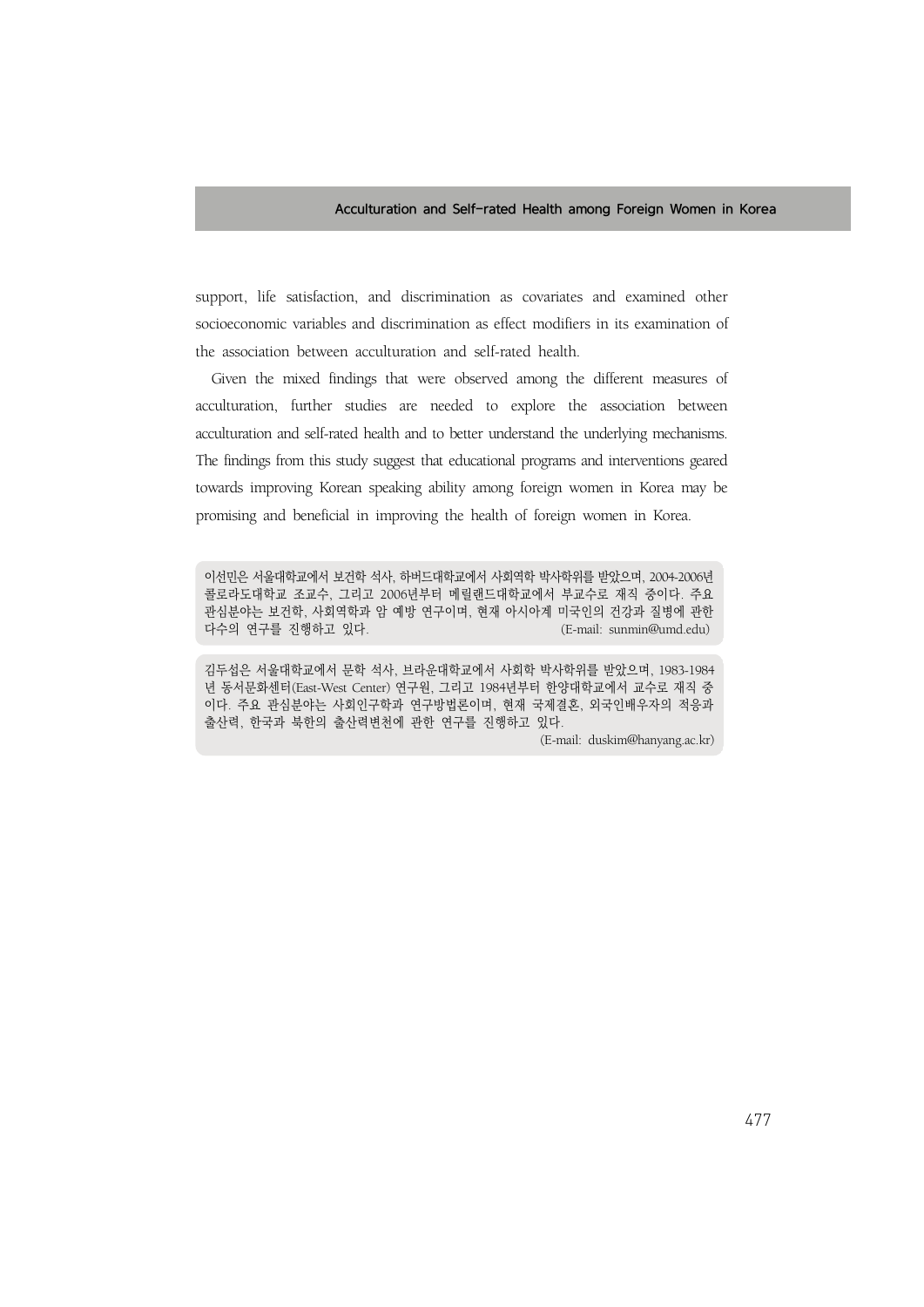# **참고문헌**

- Abraido-Lanza, A. F., Chao, M. T., Gates, C. Y. (2005). Acculturation and cancer screening among Latinas: Results from the National Health Interview Survey. *Annals of Behavioral Medicine, 29*(1), pp.22-28.
- Ahn, Y.-H. (2008). Health status and health behavior of immigrant women married to Koreans. *Journal of Korean Academy of Public Health Nursing, 22*(1), pp.18-26.
- Akresh, I. R., Frank, R. (2008). Health selection among new immigrants. *American Journal of Public Health, 98*(11), pp.2058-2064.
- Brown, W. M., Consedine, N. S., Magai, C. (2006). Time spent in the United States and breast cancer screening behaviors among ethnically diverse immigrant women: evidence for acculturation? *Journal of Immigrant Minor Health, 8*(4), pp.347-358.
- Chung, K. S., Han, J. E. (2009). International marriage migrants' adjustment and mental health. *Korea Journal of Population Studies, 32*(2), pp.87-114.
- Craney, T. A., Surles, J. G. (2002). Model-dependent variance inflation factor cutoff values. *Quality Engineering, 14*(3), pp.391-403.
- Dustmann, C., Fabbri, F. (2003). Language proficiency and labour market performance of immigrants in the UK. *The Economic Journal, 113*(489), pp.695-717.
- Finch, B., Vega, W. (2003). Acculturation stress, social support, and self-rated health among Latinos in California. *Journal of Immigrant Health, 5*(3), pp.109-117.
- Gee, G. C., Ryan, A., Laflamme, D. J., Holt, J. (2006). Self-reported discrimination and mental health status among African descendants, Mexican Americans, and other Latinos in the New Hampshire REACH 2010 Initiative: The added dimension of immigration. *American Journal of Public Health, 96*(10), pp.1821-1828.
- Idler, E. L., Benyamini, Y. (1997). Self-rated health and mortality: A review of twenty-seven community studies. *Journal of Health and Social Behavior, 38*(1), pp.21-37.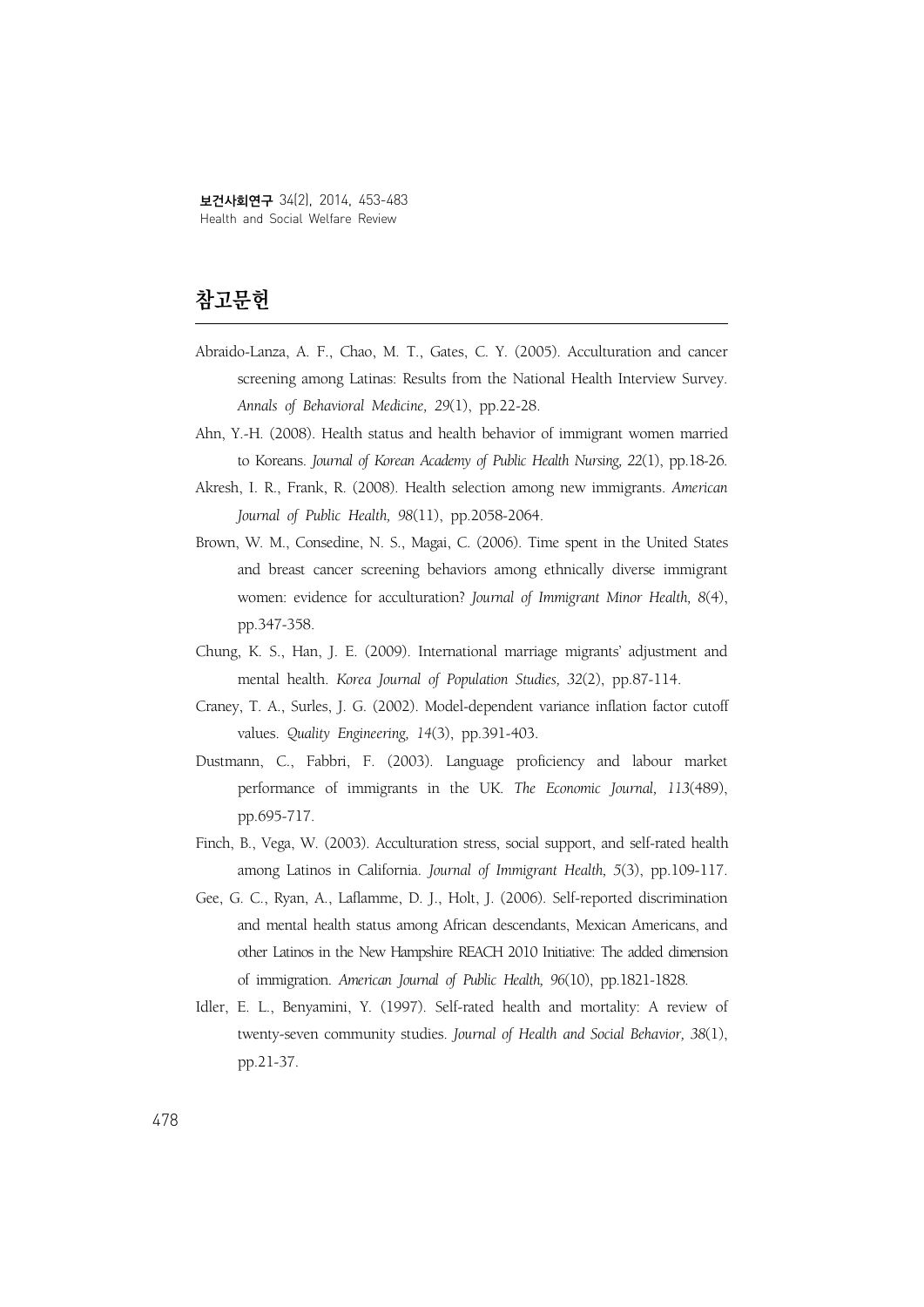- Im, H. (2010). The impact factors on mental health among marriage migrant women. *Mental Health and Social Work, 34*(4), pp.189-221.
- Jun, H.-J., Min, S.-H., Lee, M.-Y., Choi, H.-Y. (2009). Path of the variables to migrant women's families' health. *Korea Journal of Family Welfare, 14*(2), pp.5-27.
- Kim, D.-S. (2010). The rise of international marriage and divorce in contemporary Korea. In W.-S. Yang and M. C. Lu (Eds.), *Asian cross-border marriage migration: Demographic patterns and social issues*. Amsterdam: Amsterdam University Press. pp. 127-153.
- Kim, D.-S. (2013a). *Diversity of foreign spouses and stability of international marriage*. The Asan Foundation monograph No. 340. Seoul: Jipmoondang.
- Kim, D.-S. (2013b). Major demographic changes. In H. H. Seok et al. (Eds.), *Korean social trends 2013*. Daejeon, Korea: Statistical Research Institute. pp. 2-14.
- Kim, D.-S. (2014). *Statistical handbook in graphs and tables: Foreigners in Korea 2013*. The Commission for SSK Multi-Culture Research (CSMR). Seoul: Hanyang University.
- Kim, D.-S., Ryu, J. K. (2013). *Multi-cultural Si-Gun-Gu statistics: Data sheet, 2010, 2012*. The Commission for SSK Multi-Culture Research (CSMR). Seoul: Hanyang University.
- Kim, O. N. (2007). Mental health of immigrant women in rural communities: Focusing on acculturative stress and social support. *Korea Journal of Family Welfare, 12*(3), pp.47-73.
- Kim, S., Kim, Y., Cho, A., Kim, H., Lee, H., Seol, D. (2010). *A national survey on multicultural families 2009*. Seoul: Korea Institute for Health and Social Affairs.
- Kim-Roh, E. (2000). Factors affecting health care accessibility among Korean Americans living in Now York City. *Journal of Korea Community Health Nursing Academic Society, 14*(1), pp.61-67.
- Kweon, G. Y., Park, K. W. (2007). A study on influence factors to the mental health of foreign wives. *Social Research, 14*, pp.187-219.
- Leao, T. S., Sundquist, J., Johansson, S.-E., Sundquist, K. (2009), The influence of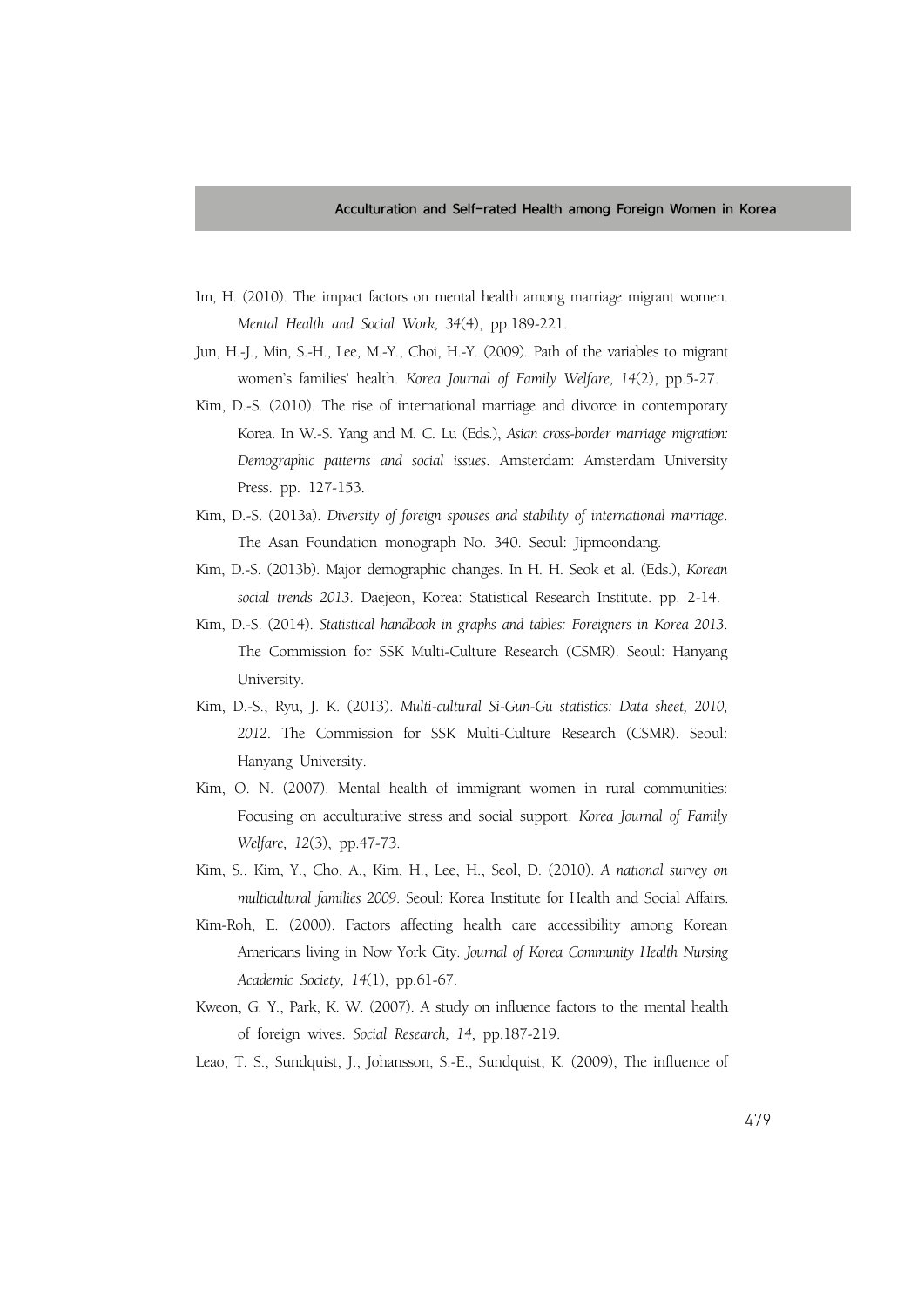age at migration and length of residence on self-rated health among Swedish immigrants: A cross-sectional study. *Ethnicity and Health, 14*(1), pp.93-105.

- Lee, E.-H. (2009). A study on the adaptation of married immigrant women to family stress: Application of the Resiliency model. *Korea Journal of Family Welfare, 14*(1), pp.73-94.
- Lee, S., Chen, L., He, X., Miller, M. J., Juon, H.-S. (2013a). A cluster analytic examination of acculturation and health status among Asian Americans in the Washington DC metropolitan area, United States. *Social Science and Medicine, 96*(Nov.), pp.17-23.
- Lee, S., Chen, L., Jung, M. Y., Baezconde-Garbanati, L., Juon, H. S. (2013b). Acculturation and cancer screening among Asian Americans: Role of health insurance and having a regular physician. *Journal of Community Health*, Published online: Sept. 4, 2013.
- Lee, S., O'Neill, A. H., Ihara, E. S., Chae, D. H. (2013c). Change in self-reported health status among immigrants in the United States: Associations with measures of acculturation. *PLoS ONE 2013, 8*(10), pp.e76494.
- Lee, S.-K., Sobal, J., Frongillo, Jr., E. A. (2000). Acculturation and health in Korean Americans. *Social Science and Medicine, 51*(2), pp.159-173.
- Lee, Y. (2009). Migration, migrants, and contested ethno-nationalism in Korea. *Critical Asian Studies, 41*(3), pp.363-380.
- MOJ. (2013). *Foreign resident population statistics, 2012*. Guacheon, Korea: Ministry of Justice.
- MOGEF. (2013). *The 2012 Korean National Multi-Cultural Famly Survey* (raw data). Ministry of Gender Equality and Family. Seoul: Korean Women's Development Institute.
- MOSPA. (2013). *Current status of the foreign resident population of the local administrative government, 2012*. Seoul: Ministry of Security and Public Administration.
- MOWH, MOGEF, MOJ. (2010). *The 2009 Korean National Multi-Cultural Famly Survey* (raw data). Ministry of Welfare and Health, Ministry of Gender Equality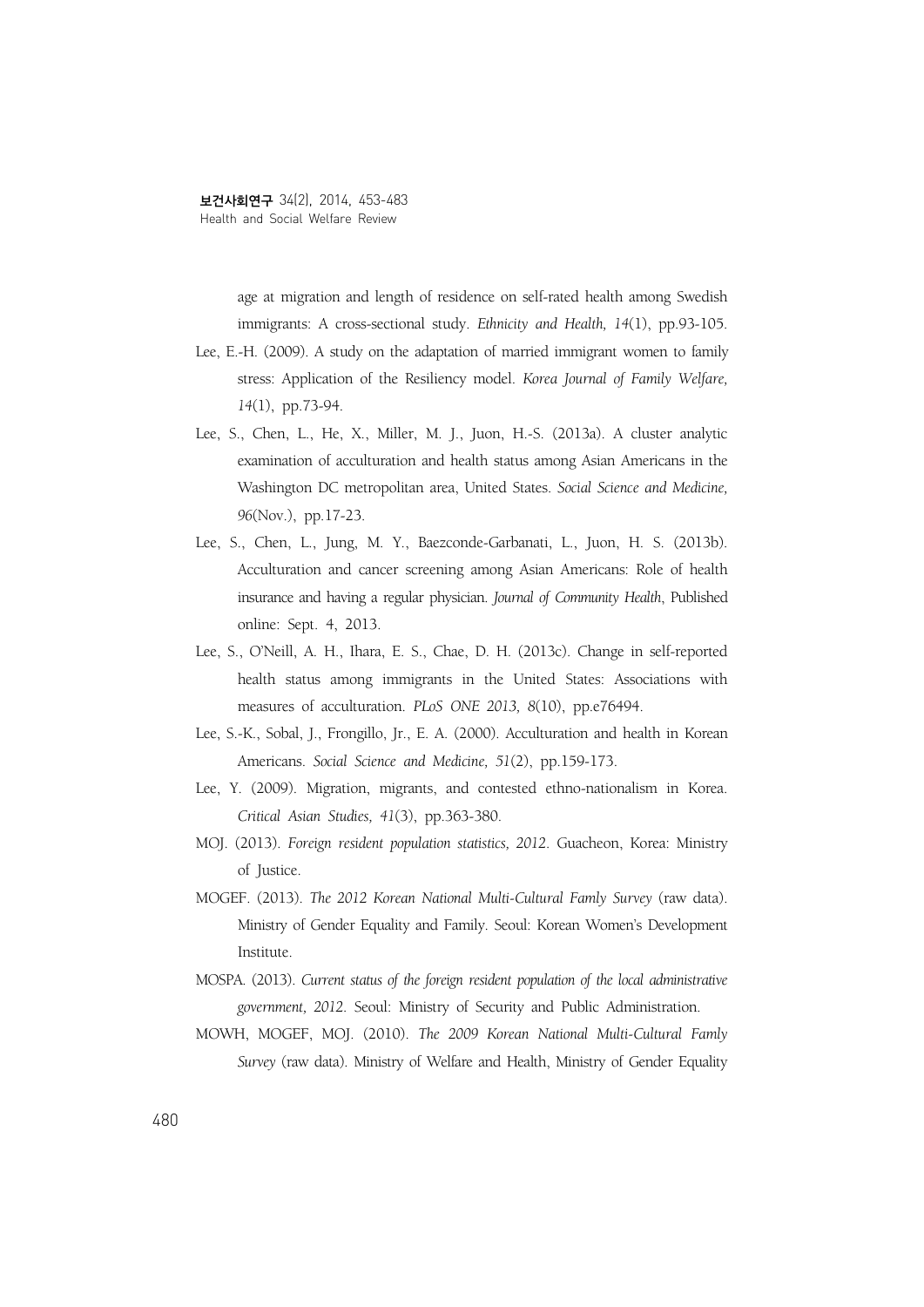and Family, and Ministry of Justice. Seoul: Korea Institute for Health and Social Affairs.

- Okafor, M. T., Carter-Pokras, O. D., Picot, S. J., Zhan, M. (2013). The relationship of language acculturation (English proficiency) to current self-rated health among African immigrant adults. *Journal Immigrant Minor Health, 15*(3), pp.499-509.
- Patel, K. V., Eschbach, K., Rudkin, L. L., Peek, M. K., Markides, K. S. (2003). Neighborhood context and self-rated health in older Mexican Americans. *Annals of Epidemiology, 13*(9), pp.620-628.
- Redfield R., Linton, R., Herskovits, M. J. (1936). Memorandum for the study of acculturation. *American Anthropologist, 38*(1), pp.149-152.
- Salant, T., Lauderdale, D. S. (2003). Measuring culture: a critical review of acculturation and health in Asian immigrant populations. *Social Science and Medicine, 57*(1), pp.71-90.
- Schulz, A. J., Gravlee, C. C., Williams, D. R., Israel, B. A., Mentz, G., Rowe, Z. et al. (2006). Discrimination, symptoms of depression, and self-rated health among African American women in Detroit: Results from a longitudinal analysis. *American Journal of Public Health, 96*(7), pp.1265-1270.
- Shen, B. J., Takeuchi, D. T. (2001). A structural model of acculturation and mental health status among Chinese Americans. *American Journal of Community Psychology, 2*9(3), pp.387-418.
- Solis, J. M., Marks, G., Garcia, M., Shelton, D. (1990). Acculturation, access to care, and use of preventive services by Hispanics: Findings from HHANES 1982-84. *American Journal of Public Health, 80* Suppl, pp.11-19.
- Sung, M., Chin, M., Lee, J., Lee, S. (2013). Ethnic variations in factors contributing to the life satisfaction of migrant wives in South Korea. *Family Relations, 62*(1), pp.226-240.
- Statistics Korea (2013). *Marriage and divorce statistics, 2012*. Daejeon, Korea: Statistics Korea.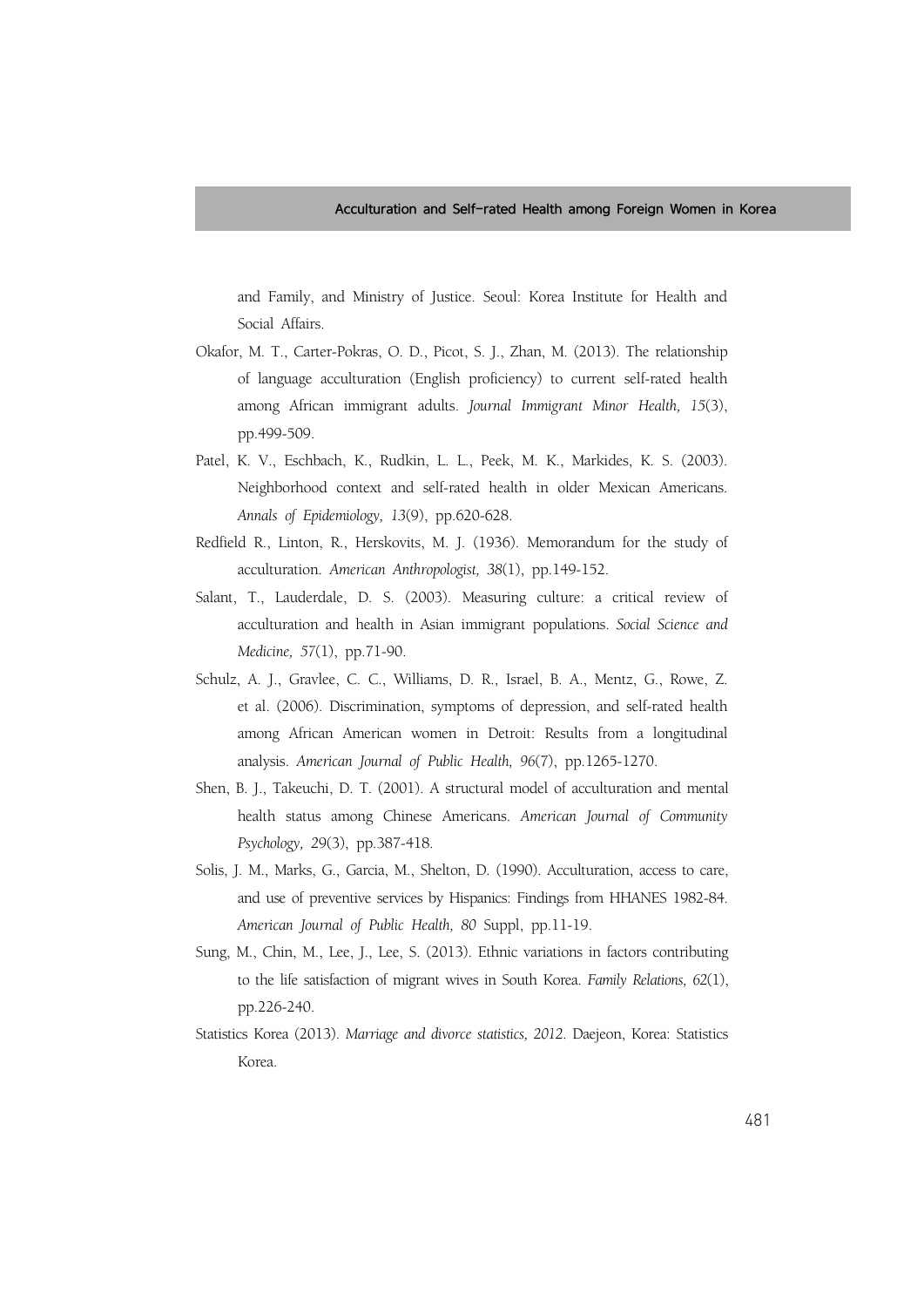Yang, S. J. (2010). Health status, health care utilization and related factors among Asian Immigrant women in Korea. *Journal of Korean Academy of Public Health Nursing, 24*(2), pp.323-335.